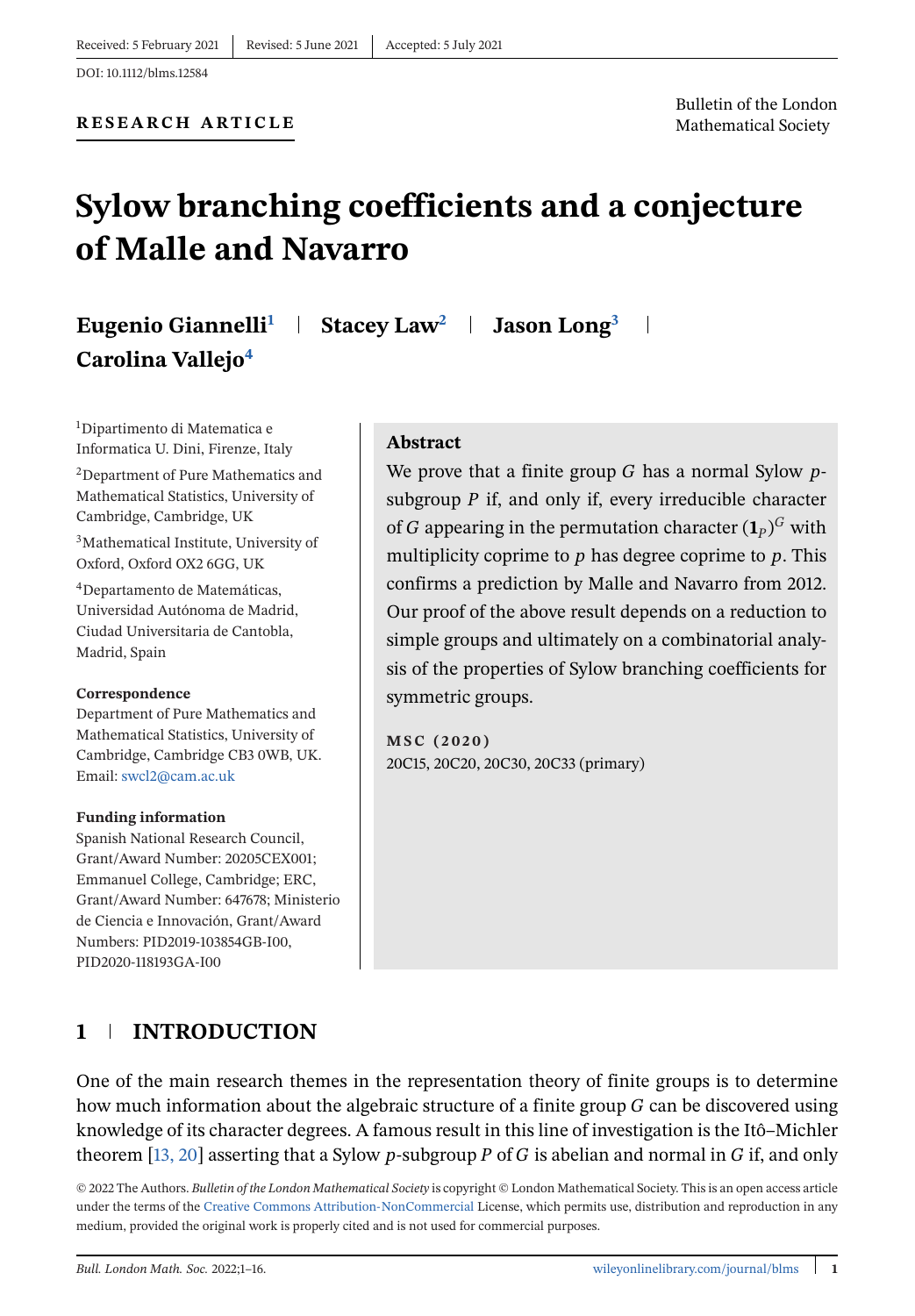if, the character degree  $\chi(1)$  is coprime to p for every irreducible character  $\chi \in \text{Irr}(G)$ . Separating the two conditions (abelian and normal) on the Sylow  $p$ -subgroup  $P$  in the context of character degrees has been a challenge for the last few decades. While the commutativity of  $P$  is characterized by Brauer's height zero conjecture [\[19\]](#page-15-0), the aim of this article is to study canonical subsets of characters whose degrees characterize the normality of  $P$  in  $G$ .

In [\[17\]](#page-15-0), Malle and Navarro showed that given a prime  $p$  and a Sylow  $p$ -subgroup  $P$  of  $G$ , then P is normal in G if, and only if, every irreducible constituent of the permutation character  $(1_p)^G$ has degree coprime to p. At the end of their article, they conjecture a refinement of this result, proposing that the normality of  $P$  may be detected by looking at an even smaller subset of irreducible characters of G, namely those irreducible constituents of  $(1<sub>p</sub>)<sup>G</sup>$  appearing with multiplicity coprime to  $p$ . In this article, we verify Malle and Navarro's prediction.

**Theorem A.** Let G be a finite group, p be a prime and  $P \in \text{Syl}_n(G)$ . The following statements are *equivalent.*

- $(i)$  *P* is normal in *G*.
- (ii) *Every*  $\chi \in \text{Irr}(G)$  *with*  $[\chi_p, \mathbf{1}_p]$  *not divisible by p has degree coprime to p*.
- (iii) *Every*  $\chi \in \text{Irr}(G)$  *with*  $[\chi_p, \mathbf{1}_p]$  *not divisible by p satisfies*  $\chi(x) \neq 0$  *for every*  $x \in P$ *.*

In Section [2,](#page-2-0) we show that in order to prove Theorem A it is enough to prove the validity of its statement for all finite simple non-abelian groups. Roughly speaking, for every finite non-abelian simple group S we must exhibit an irreducible character  $\chi$  of degree divisible by p with *trivial Sylow branching coefficient* coprime to p. If P is a Sylow p-subgroup of a finite group  $G$ , then the trivial Sylow branching coefficient of  $\chi$  is the multiplicity  $[\chi_p, \mathbf{1}_p]$  with which  $\chi$  appears as a constituent of the permutation character  $(1<sub>p</sub>)<sup>G</sup>$ . (We refer the reader to Section [3.1.1](#page-6-0) for more information on Sylow branching coefficients.) The main obstacle in this context comes from simple alternating groups when  $p \in \{2, 3\}$ , as already observed in [\[17,](#page-15-0) p.4] and recently remarked by the same authors in [\[18\]](#page-15-0), as most other simple groups are handled by applying a result of Granville and Ono  $[8]$  on the existence of p-defect zero characters. We prove the statement of Theorem A for the remaining alternating groups as a consequence of the following much more general result concerning symmetric and alternating groups, denoted by  $\mathfrak{S}_n$  and  $\mathfrak{A}_n$ , respectively.

**Theorem B.** Let p be a prime and  $n \in \mathbb{N}$ . Let  $G \in \{S_n, \mathfrak{A}_n\}$ , let P be a Sylow p-subgroup of G and *let B be a p*-block of *G*. Then there exists an irreducible character  $\chi$  of height zero in *B* such that  $[\chi_p, \mathbf{1}_p]$  is not divisible by p.

As well as providing the key ingredient for proving Theorem A (note that the character  $\chi$  provided by Theorem B has degree divisible by  $p$  whenever  $B$  has non-maximal defect), Theorem B also contributes to the study of Sylow branching coefficients for symmetric and alternating groups and, more generally, to the study of the restriction of characters to Sylow subgroups. These topics have recently been at the centre of investigation for their connections to the McKay Conjecture [\[4,](#page-15-0) [7 12, 24\]](#page-15-0). In [\[5\]](#page-15-0), the authors determine those irreducible characters of  $\mathfrak{S}_n$  having non-zero trivial Sylow branching coefficient. Despite this positivity result, very little is known about the values of these integers. In this sense, Theorem B represents a first step towards a more precise description of these Sylow branching coefficients.

The key idea behind the proof of Theorem B is the following. For any given p-block B of  $\mathfrak{S}_n$ , we introduce a virtual character  $V^B$ , obtained as a certain integer combination of the irreducible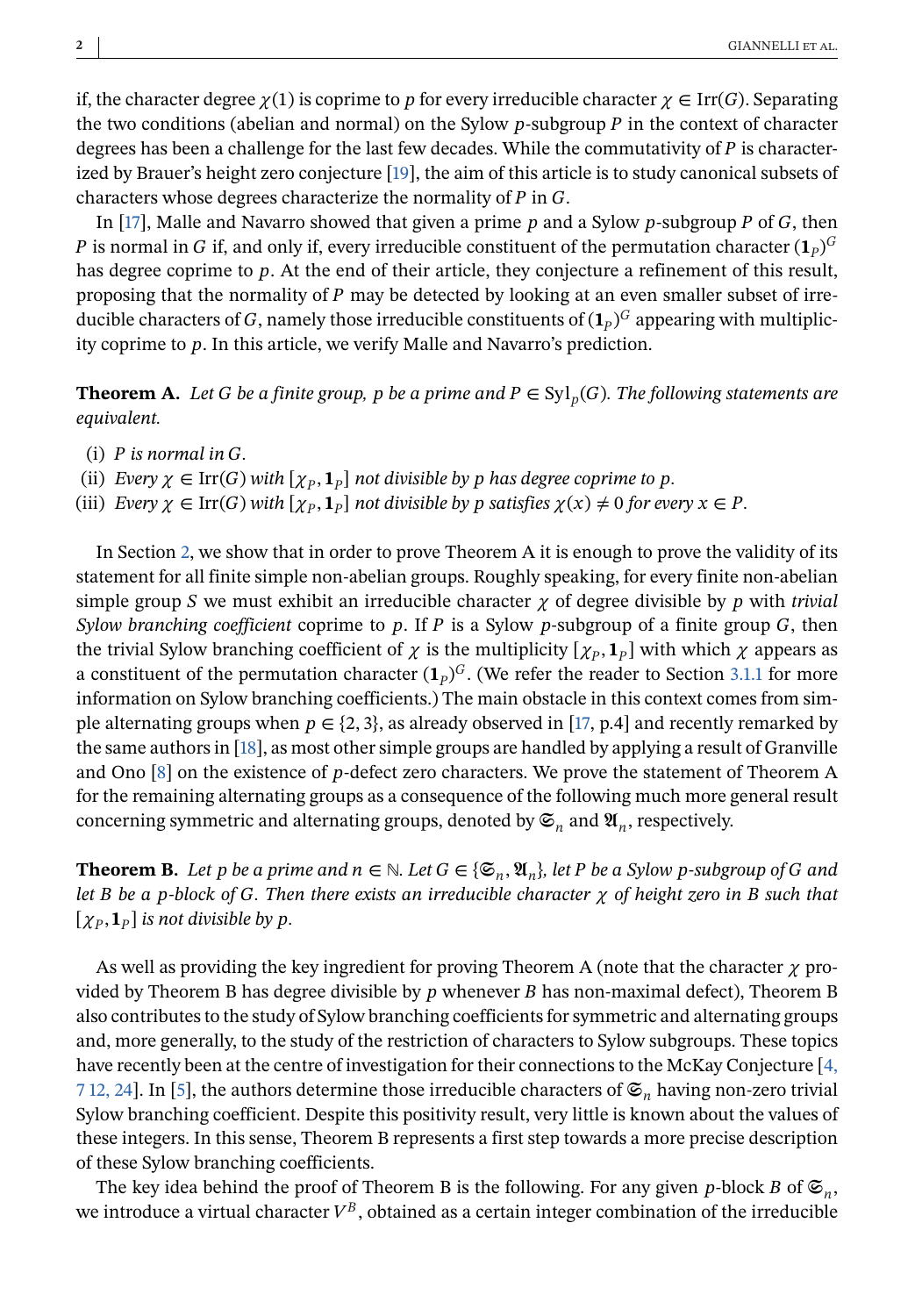<span id="page-2-0"></span>characters of height zero in  $B$  (see Definition [3.13\)](#page-11-0). Using the language of symmetric functions together with algebraic-combinatorial techniques, we then show that  $p$  does not divide the multiplicity  $[(V^B)_p, 1_p]$ , and hence deduce that there exists a height zero character in *B* whose trivial Sylow branching coefficient is coprime to  $p$ .

It is worth mentioning that the virtual characters  $V^B$ , and more generally the family of virtual characters introduced in Section [3](#page-5-0) below, seem to have further applications to problems involving signed character sums in symmetric and alternating groups (see  $[11, p.2]$  $[11, p.2]$  and  $[21, Section 6]$  $[21, Section 6]$ ); this will be the subject of future investigation.

The structure of this article is as follows. In Section 2, we prove Theorem A, assuming that its statement holds for simple alternating groups. In Section [3,](#page-5-0) we investigate symmetric and alternating groups specifically, in particular showing that Theorem A holds for these classes of groups as a consequence of the more general Theorem B.

## **2 A REDUCTION TO ALTERNATING SIMPLE GROUPS**

The aim of this section is to prove a reduction theorem for Theorem A. We mimic and adapt the approach used in [\[17\]](#page-15-0): we reduce the problem to showing that every finite non-abelian simple group  $S$  possesses a suitable character lying over the trivial character of a Sylow  $p$ -subgroup of  $S$ with multiplicity not divisible by p and *vanishing* on some element of the aforementioned Sylow p-subgroup. We say that  $\chi \in \text{Irr}(G)$  vanishes on  $q \in G$  if  $\chi(q) = 0$ .

We follow the notation of  $\lceil 9 \rceil$  and  $\lceil 22 \rceil$  for characters. Let G be a finite group and p be a prime. Recall that  $\chi \in \text{Irr}(G)$  has *p-defect zero* if *p* does not divide  $|G|/\chi(1)$ . Note that a non-trivial group with a normal Sylow p-subgroup P does not possess a p-defect zero character unless  $P = 1$ .

**Lemma 2.1.** *Suppose that*  $\chi \in \text{Irr}(G)$  *has p*-defect zero and let  $P \in \text{Syl}_p(G)$ *. Then:* 

- (i)  $\chi(x) = 0$  *for every non-trivial*  $x \in P$ ;
- (ii)  $\chi_P = f \cdot \rho_P$  where  $f = [\chi_P, \mathbf{1}_P]$  is coprime to p and  $\rho_P$  is the regular character of P.

*Proof.* Part (i) is [\[9,](#page-15-0) Theorem 8.17] (also [\[22,](#page-15-0) Theorem 4.6]). By (i), we have that

$$
[\chi_P, \mathbf{1}_P] = \frac{1}{|P|} \sum_{x \in P} \chi(x) = \frac{\chi(1)}{|P|}
$$

is a positive integer. Write  $f = [\chi_p, 1_p]$ . Then f is coprime to p and  $\chi_p = f \cdot \rho_p$ , so part (ii) follows.  $\Box$ 

The next lemma follows from a standard argument.

**Lemma 2.2.** *Let G be a finite group, p be a prime and*  $P \in \text{Syl}_p(G)$ *. Let*  $\chi \in \text{Irr}(G)$  *have degree coprime to p. Then*  $\chi(x) \neq 0$  *for every*  $x \in P$ .

*Proof.* Consider the ring **R** of algebraic integers of  $\mathbb{C}$ . Let M be a maximal ideal of **R** containing p**R**. Let  $\xi \in \mathbf{R}$  be a root of unity of order  $p^{\alpha}$ . Then  $(\xi - 1)^{p^{\alpha}} \equiv 0 \mod M$ . Since **R**/M is a field, we obtain that  $\xi \equiv 1 \mod M$ . Given  $x \in P$ , write  $Q = \langle x \rangle$ . Since  $\chi_Q = \lambda_1 + \cdots + \lambda_{\chi(1)}$  where  $\lambda_i \in$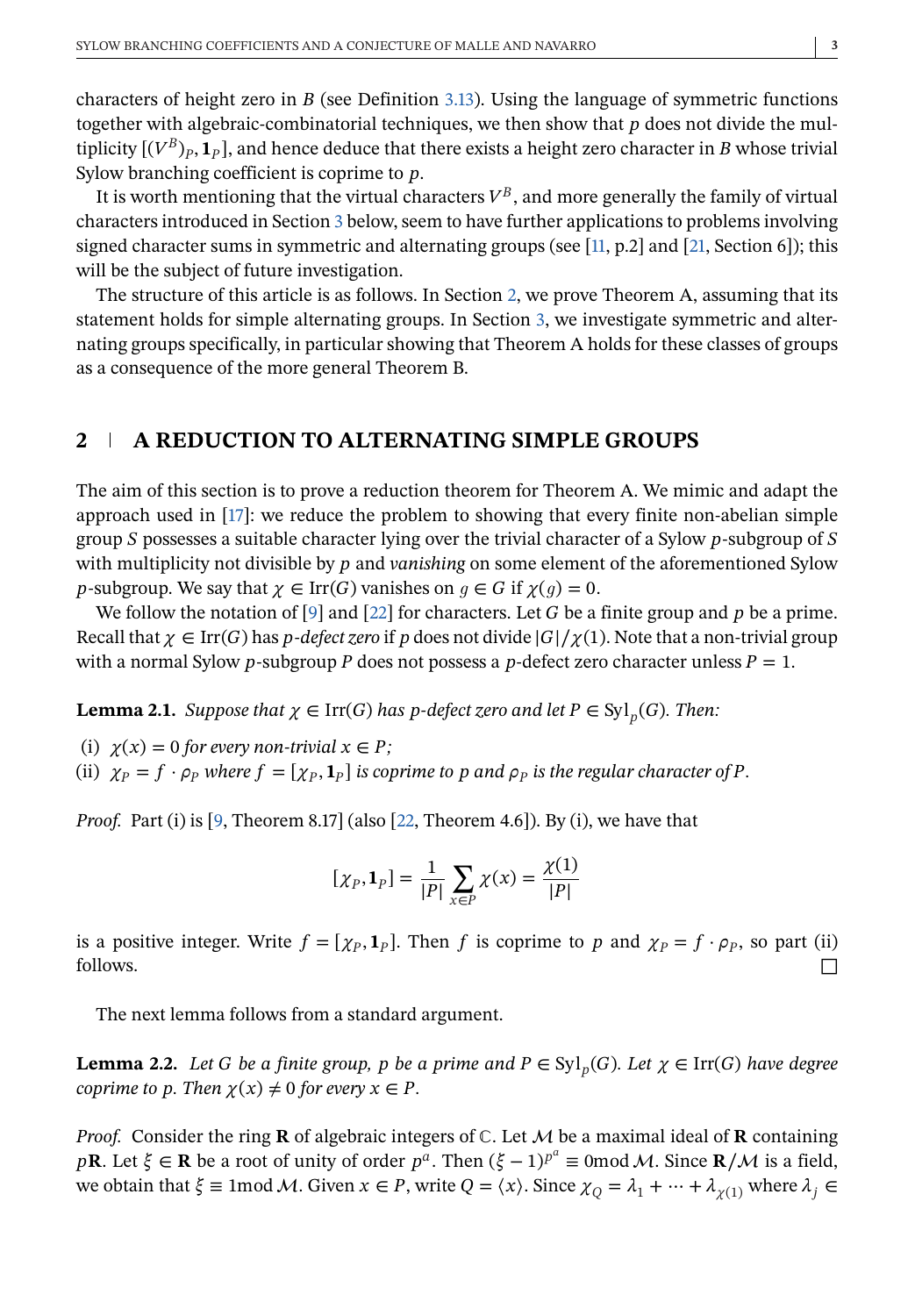<span id="page-3-0"></span>Irr(Q), then  $\chi(x)$  is a sum of  $\chi(1)$  roots of p-power order and

$$
\chi(x) \equiv \chi(1) \text{mod } \mathcal{M}.
$$

In particular,  $\chi(x) \neq 0$  as  $\mathcal{M} \cap \mathbb{Z} = p\mathbb{Z}$ .

It is a well-known result of Burnside that every non-linear character of a finite group vanishes on some element  $(22, Corollary 4.2])$ . Hence the converse of the above lemma holds in p-groups. However, it is not the case in general that the non-vanishing property on Sylow  $p$ -subgroups characterizes characters of degree coprime to p, as shown by  $SL_2(5)$  for  $p = 2$ . A key ingredient in the proof of Theorem A will be that symmetric and alternating groups satisfy the converse of Lemma [2.2](#page-2-0) (see Theorem [3.16\)](#page-12-0).

We will prove Theorem A of the introduction using the following result on finite non-abelian simple groups.

**Theorem 2.3.** Let *S* be a finite non-abelian simple group of order divisible by a prime p, and let  $R \in \text{Syl}_n(S)$ . Then *S* either possesses a *p*-defect zero character or there is some Aut(S)-invariant  $\theta \in$ Irr(S) *such that*  $[\theta_R, \mathbf{1}_R]$  *is not divisible by*  $p$  *and*  $\theta(x) = 0$  *for some*  $x \in R$ *.* 

*Proof.* By [\[8,](#page-15-0) Corollary 2], every finite non-abelian simple group possesses a p-defect zero character unless  $p=2$  and S is one of the sporadic groups  $M_{12}$ ,  $M_{22}$ ,  $M_{24}$ , J<sub>2</sub>, HS, Suz, Ru, Co<sub>3</sub>, Co<sub>1</sub>, BM or an alternating group  $\mathfrak{A}_n$  with  $7 \leq n \neq 2m^2 + m$ ,  $2m^2 + m + 2$  for any integer m; or  $p = 3$  and S is either Suz, Co<sub>3</sub> or  $\mathfrak{A}_n$  with  $3n + 1$  divisible by some prime q congruent to 2 (mod 3) to an odd power. For  $p = 2$ , let S be a sporadic group not admitting a p-defect zero character. Using [\[3\]](#page-14-0) and the command PermChars(CharacterTable("S"), d)), we can compute the permutation characters  $(\mathbf{1}_R)^S$  for  $S \in \{M_{12}, M_{22}, M_{24}, J_2, HS\}$ , where the second argument d is the degree of the desired permutation character. For  $S = BM$  the character  $(\mathbf{1}_R)^S$  was computed by Breuer<sup>†</sup>.

For  $S \in \{Suz, Ru, Co_1, Co_3\}$ , one can compute  $(\mathbf{1}_R)^S$  by choosing a maximal subgroup M of S containing R with the [\[3\]](#page-14-0) commandMaxes (CharacterTable("S")), computing  $\theta := (\mathbf{1}_R)^M$  with PermChars, and finally inducing  $\theta$  to S. (In the case where  $S = \text{Co}_1$ , choose  $\text{Co}_3$  as a maximal subgroup.) One can proceed in a similar way to obtain  $(1_R)^S$  whenever  $S \in \{Suz, Co_3\}$  and  $p = 3$ . (The function PermChars has several strategies to determine candidates for permutation characters, and the second argument determines which one is chosen. In the case where  $S = \text{Co}_3$  and  $p=3$ , one should use PermChars(CharacterTable("S"), rec(torso:=[d])) where d is the degree of the desired permutation character.)

Once we have  $(1<sub>R</sub>)<sup>S</sup>$  stored in [\[3\]](#page-14-0), one can easily check that there is some Aut(S)-invariant  $\theta \in \text{Irr}(S)$  with  $[\theta_R, \mathbf{1}_R]$  coprime to p that vanishes on some p-power order element.

It remains to find  $\theta$  for the alternating groups  $\mathfrak{A}_n$  with  $n \geq 5$  and  $p \in \{2, 3\}$ . This is given by Theorem [3.17.](#page-13-0)  $\Box$ 

The following technical lemma will be useful for reducing the statement of Theorem A.

**Lemma 2.4.** *Let G be a finite group, p be a prime and*  $P \in Syl_n(G)$ *. Suppose that*  $N \triangleleft G$  *is such that*  $PN \triangleleft G$  *and*  $Q = P \cap N > 1$ .

<sup>†</sup> See [http://www.math.rwth-aachen.de/homes/sam/ctbllib/doc2/chap8\\_mj.html#X87D11B097D95D027](http://www.math.rwth-aachen.de/homes/sam/ctbllib/doc2/chap8_mj.html#X87D11B097D95D027)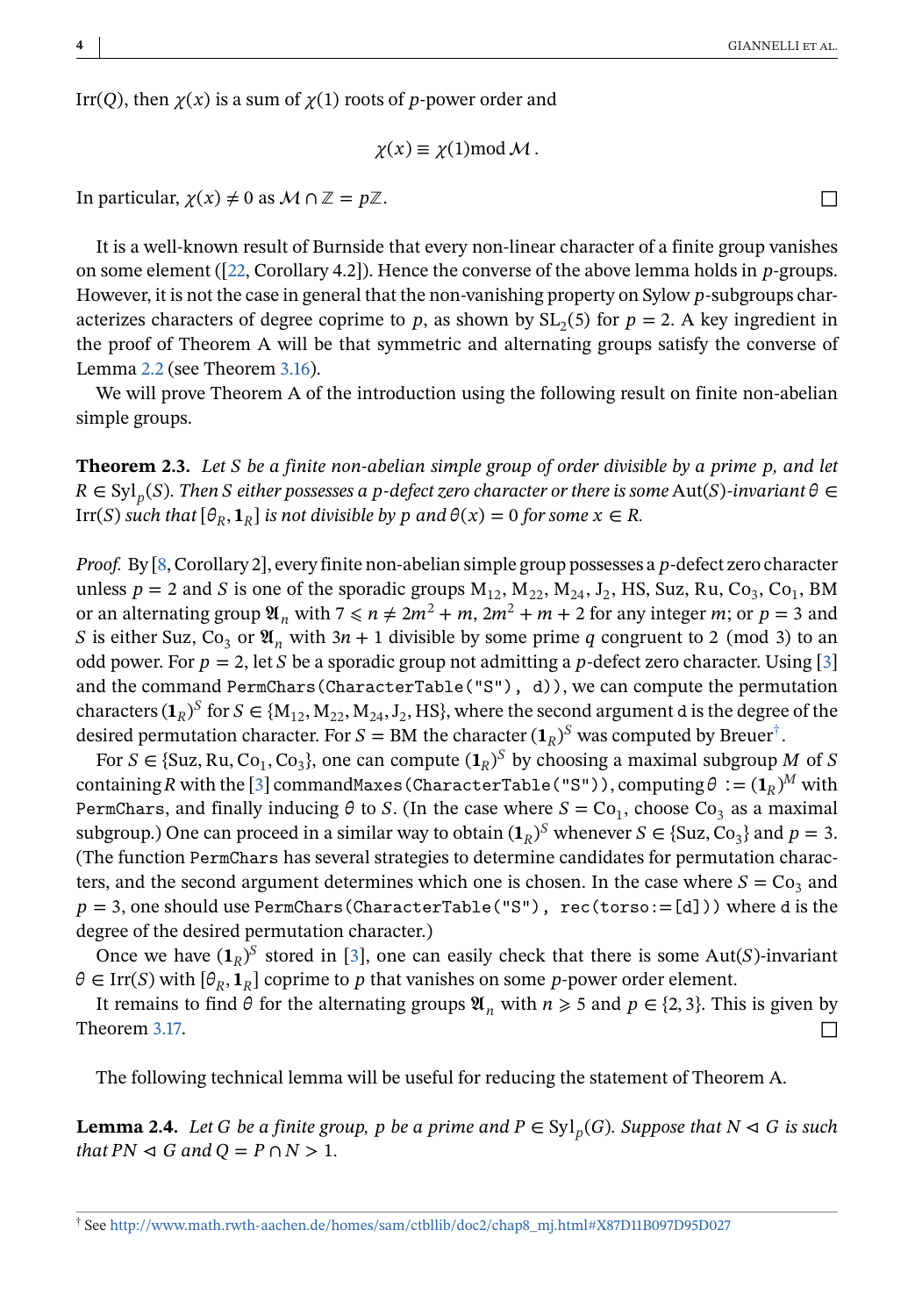- (a) If  $\tau \in \text{Irr}(PN)$  lies over  $\mathbf{1}_p$  with multiplicity coprime to p, then so does any  $\chi \in \text{Irr}(G)$  lying over *.*
- (b) If N has a p-defect zero character  $\eta$ , then G has an irreducible character  $\chi \neq 1_G$  such that p does *not divide*  $[\chi_p, \mathbf{1}_p]$  *and*  $\chi$  *vanishes on the non-trivial elements of Q.*

*Proof.* (a) By assumption,  $m_{\tau} = [\tau_P, 1_P]$  is coprime to p. Write  $\chi_{PN} = e \sum_{i=1}^t \tau^{x_i}$  by Clifford's the-orem [\[9,](#page-15-0) Theorem 6.2] with  $x_i \in G$ . By the Frattini argument  $G = N N_G(P)$  and we can choose  $x_i \in \mathbf{N}_G(P)$  (with  $x_1 = 1$ ). By [\[9,](#page-15-0) Corollary 11.29],  $\chi(1)/\tau(1) = et$  divides  $|G : PN|$ , and hence e and t are coprime to p. In particular,  $\chi_P = e \sum_{i=1}^l (\tau^{x_i})_P = e \sum_{i=1}^l (\tau_P)^{x_i}$  and so  $[\chi_P, \mathbf{1}_P] = \varepsilon t m_\tau$  is coprime to  $p$ .

(b) Note that  $Q = P \cap N \in Syl_p(N)$ . In particular,  $\eta_Q = f \cdot \rho_Q$  by Lemma [2.1\(](#page-2-0)ii), where  $f =$  $[\eta_0, \mathbf{1}_0]$  is coprime to p. Note that

$$
(\eta^{PN})_P = (\eta_Q)^P = (f \cdot \rho_Q)^P = f \cdot \rho_P,
$$

so that  $[(\eta^{PN})_P, 1_P] = [f \cdot \rho_Q, 1_Q] = f$ . Write  $\eta^{PN} = \sum_{\tau \in \text{Irr}(PN)} [\eta^{PN}, \tau] \tau$ . We have seen that

$$
[(\eta)^{PN}, \mathbf{1}_P] = \sum_{\tau \in \text{Irr}(PN)} [\eta^{PN}, \tau][\tau_P, \mathbf{1}_P]
$$

is coprime to p. Therefore, we can choose  $\tau \in \text{Irr}(PN)$  lying over  $\eta$  and  $\mathbf{1}_p$  (that is, with  $[\tau_N, \eta][\tau_p, 1_p] \neq 0$ , and such that  $[\tau_p, 1_p]$  is not divisible by p. Let  $\chi \in \text{Irr}(G)$  lie over  $\tau$ . By part (a), the multiplicity  $[\chi_p, \mathbf{1}_p]$  is coprime to p. Moreover,  $\chi_N$  is a multiple of the sum of the  $N_G(P)$ conjugates of  $\eta$ , and hence a sum of p-defect zero characters of N. In particular, by Lemma [2.1\(](#page-2-0)i),  $\chi$  vanishes on every non-trivial element of Q.

*Proof of Theorem* A. (i)  $\Rightarrow$  (ii): If  $P \triangleleft G$  and  $\chi \in \text{Irr}((1_p)^G)$ , then  $\chi$  can be seen as a character of  $G/P$  and hence has degree coprime to  $p$ .

 $(ii) \Rightarrow (iii)$ : This implication follows from Lemma [2.2.](#page-2-0)

(iii)  $\Rightarrow$  (i): Suppose that G is a counterexample to the statement of minimal order. Of course  $G > 1$  and  $\mathbf{N}_G(P) < G$ . Let  $1 < M \lhd G$ . Given  $\chi \in \text{Irr}(G/M)$  lying above  $\mathbf{1}_{PM/M}$  with multiplicity coprime to p, we can view  $\chi$  as an irreducible character of G, and then  $\chi_{PM} = m \mathbf{1}_{PM} + \Delta$  where p does not divide m and  $[\Delta, 1_{PM}] = 0$ . Note that every irreducible constituent of  $\chi_{PM}$  contains M in its kernel, and hence restricts irreducibly to P. In particular,  $[\chi_p, \mathbf{1}_p] = m$  is not divisible by p. By assumption,  $\chi$  does not vanish in P (so in PM/M as a character of  $G/M$ ). By minimality of G, we conclude that  $PM \triangleleft G$ . In particular,  $\mathbf{O}_p(G) = 1$ .

Let N be a minimal normal subgroup of G and write  $Q = P \cap N \in Syl_p(N)$ . By the paragraph above, we have that  $PN \triangleleft G$ . According to [\[1,](#page-14-0) 8.2 and 8.3] N is either semisimple or abelian. If N is abelian, then [\[1,](#page-14-0) 8.4] implies that N is an elementary abelian  $q$ -group for some prime  $q$ . Recall that  $\mathbf{O}_p(G) = 1$ . We distinguish two cases below.

**Case 1:** Suppose that  $p$  divides the order of  $N$ . By the above discussion, we have that  $N$  is semisimple. Let S  $\triangleleft N$  be a minimal normal subgroup of N. Then  $N = \prod_{i=1}^{r} S^{g_i}$  where  $\{S^{g_i}\}_{i=1}^{r}$  ${S^g \mid g \in G}$  and we may assume  $g_1 = 1$ . In fact,  $N = \frac{x^n}{n-1} S^{g_i}$  is the direct product of the different *G*-conjugates of *S* (see [\[10,](#page-15-0) Lemmas 9.5 and 9.6]). Write  $R = Q \cap S \in \text{Syl}_n(S)$ , and note that  $R > 1$ . Since *S* is a non-abelian simple group of order divisible by  $p$ , by Theorem [2.3](#page-3-0) either (a) *S* has a p-defect zero character  $\theta$  or (b) S has an Aut(S)-invariant  $\theta \in \text{Irr}(S)$  such that p does not divide  $[\theta_R, \mathbf{1}_R]$  and  $\theta(x) = 0$  for some  $x \in R$ . In each of these cases, define  $\eta := x_{i=1}^r \theta^{g_i} \in \text{Irr}(N)$  by [\[9,](#page-15-0)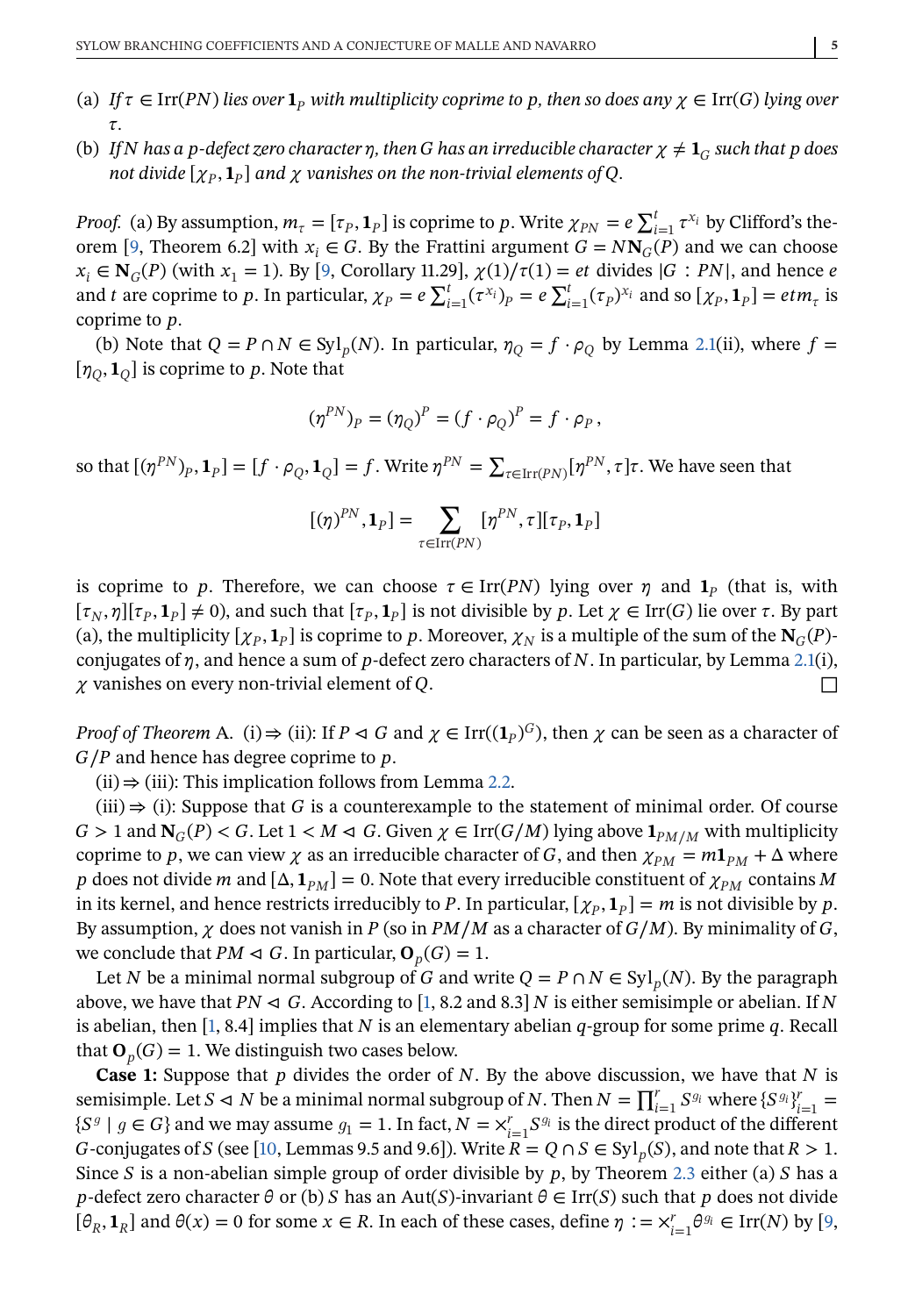<span id="page-5-0"></span>Definition 4.20 and Theorem 4.21]. Note that  $N \cong S \times \cdots \times S$  and, under this identification,  $\eta$  is just the direct product of r copies of  $\theta$ .

In case (a), note that  $\eta \in \text{Irr}(N)$  has p-defect zero. Then Lemma [2.4\(](#page-3-0)b) yields a contradiction. In case (b), note that the fact that  $\theta$  is Aut(S)-invariant implies that  $\eta$  is G-invariant (we refer the reader to the proof of  $[23,$  Lemma 4.1(ii)], where the  $p$ -group hypothesis is superfluous). Moreover,  $[\eta_Q, \mathbf{1}_Q] = [\theta_R, \mathbf{1}_R]^r$  is not divisible by p and  $\eta(y) = 0$  where  $y = \prod_{i=1}^r x^{g_i} \in Q$ . Since  $(\eta^{PN})_P =$  $(\eta_0)^p$  contains  $\mathbf{1}_p$  with multiplicity  $[\eta_0, \mathbf{1}_0]$  coprime to p, we can choose  $\tau \in \text{Irr}(PN)$  lying over  $\eta$  such that p does not divide [ $\tau_p$ ,  $\mathbf{1}_p$ ] arguing as in the proof of Lemma [2.4\(](#page-3-0)b). Let  $\chi \in \text{Irr}(G)$  lie over  $\tau$ . By Lemma [2.4\(](#page-3-0)a), we have that p does not divide  $[\chi_p, \mathbf{1}_p]$ . As  $\eta$  is G-invariant,  $\chi_N = e\eta$  and so  $\chi(y) = 0$  for  $y \in Q \subseteq P$ , yielding a contradiction also in this case.

**Case 2:** We are left to deal with the case where N is a  $p'$ -group. Recall that  $PN \triangleleft G$ , and let  $K/N$  be a minimal normal subgroup of  $G/N$  with  $K \subseteq PN$ . In particular,  $K/N$  is an elementary abelian p-group. Write  $Q = P \cap K \in Syl_n(K)$ . Then  $K = NQ$  and  $Q \cong K/N$  is an elementary abelian p-group. By the Frattini argument  $G = KN_G(Q) = NN_G(Q)$ , and therefore it is easy to see that  $\mathbf{C}_0(N) \triangleleft G$ . The fact that  $\mathbf{O}_p(G) = 1$  forces  $\mathbf{C}_0(N)$  to be trivial, and consequently the action of Q on N is faithful. By [\[2,](#page-14-0) Lemma 2.8], there is some  $\theta \in \text{Irr}(N)$  with  $K_{\theta} = N$ . (Note that the hypotheses of  $[2,$  Lemma 2.8] are fulfilled as Q acts coprimely and faithfully on N, Q is abelian and N is characteristically simple.) Let  $\eta = \theta^K \in \text{Irr}(K)$ . Then  $\eta$  has p-defect zero as a character of K and Lemma [2.4\(](#page-3-0)b) yields the final contradiction.  $□$ 

# **3 SYLOW BRANCHING COEFFICIENTS OF**  $\mathfrak{S}_n$  **AND**  $\mathfrak{A}_n$

The main aim of this section is to prove Theorem B. Using Theorem B, we then complete the proof of Theorem A by showing that Theorem [2.3](#page-3-0) holds for alternating groups at the primes 2 and 3. This is done in Theorem [3.17.](#page-13-0)

We start by recording some notation and standard facts that will be used throughout this section.

## **3.1 Preliminaries**

For *m* a natural number we denote by [*m*] the set {1, 2, ..., *m*}. For *p* a prime,  $v_p(m)$  denotes the p-adic valuation of m, that is,  $m=p^{\nu_p(m)}t$  where  $p\nmid t$ . For a finite group G and a prime number p, we write  $\text{Irr}_{p'}(G) = \{ \chi \in \text{Irr}(G) : p \nmid \chi(1) \}$  for the set of irreducible characters of G of degree coprime to p. For a p-block B of G, let  $\text{Irr}_0(B)$  denote the set of height zero characters in B. Recall that if B has defect group D, then the height ht( $\chi$ ) of an irreducible character  $\chi$  is given by ht( $\chi$ ) =  $\nu_p(\chi(1)) + \nu_p(|D|) - \nu_p(|G|)$ . As is customary, we denote by  $g^G$  the conjugacy class of the element  $q$  in  $G$ .

We start by recording a group-theoretical result that will be used in the proof of Theorem B.

**Lemma 3.1.** *Let G be a finite group, let p be a prime and let*  $P \in \text{Syl}_n(G)$ *. Let g be an element of*  $P$ *. Then*  $\nu_p(|P \cap g^G|) = \nu_p(|g^G|)$ .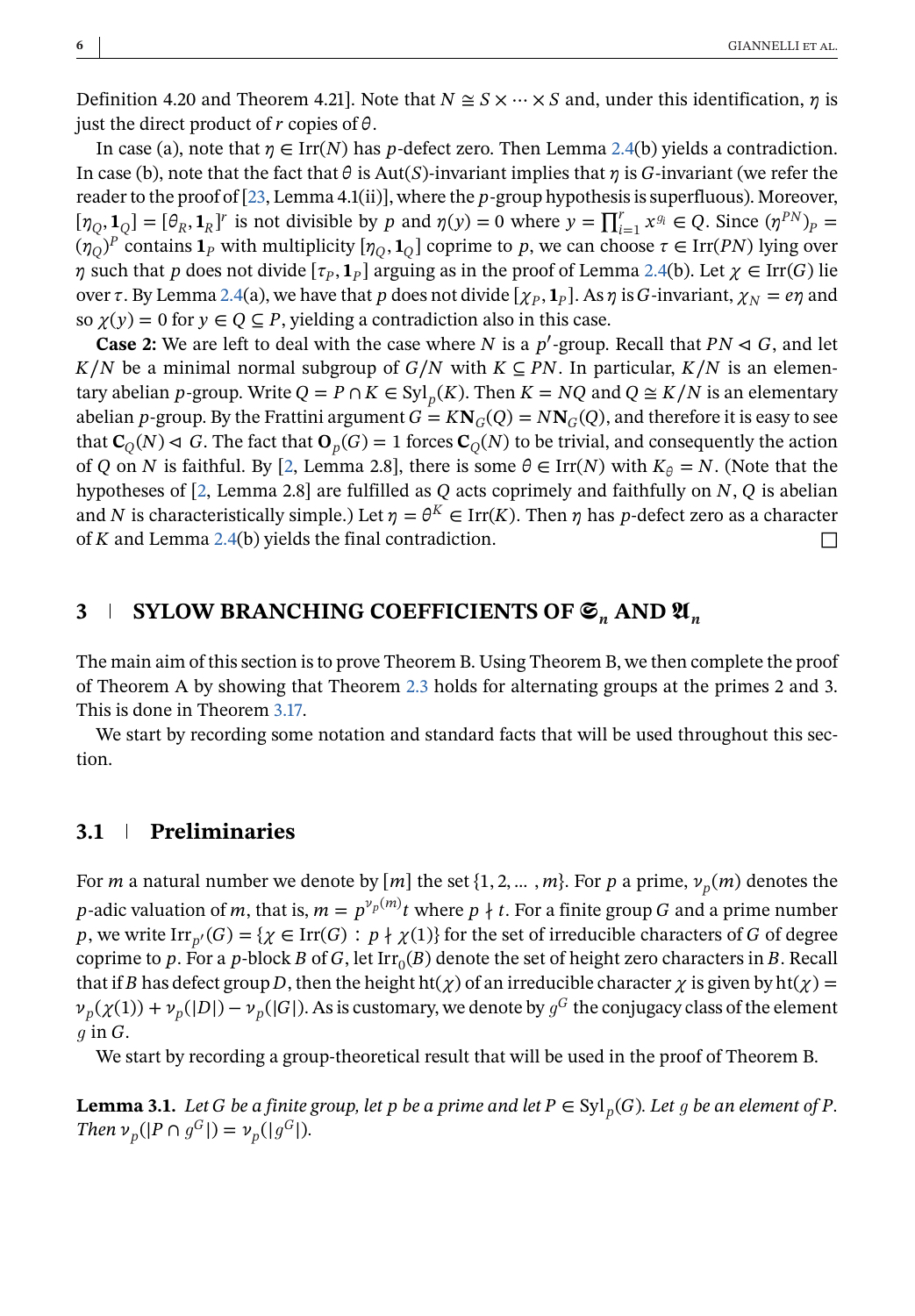<span id="page-6-0"></span>*Proof.* From the definition of an induced character [\[9,](#page-15-0) Chapter 5], we have

$$
(\mathbf{1}_P)^G(g) = \frac{|\mathbf{C}_G(g)| \cdot |g^G \cap P|}{|P|} = \frac{|G : P| \cdot |g^G \cap P|}{|g^G|}.
$$

We then observe that  $(\mathbf{1}_p)^G(q)$  equals the number of fixed left cosets of P in G under the action of  $\langle g \rangle$  by left multiplication. It follows that  $(\mathbf{1}_p)^G(g)$  is coprime to p. The statement then follows.  $\square$ 

## 3.1.1 Characters and combinatorics of  $\mathfrak{S}_n$

We let  $P(n)$  denote the set of partitions of n. Given  $\lambda \in P(n)$  (also written  $\lambda \vdash n$ ), we denote its conjugate by  $\lambda'$ . The set Irr( $\mathfrak{S}_n$ ) of ordinary irreducible characters of  $\mathfrak{S}_n$  is naturally in bijection with  $P(n)$ . For a partition  $\lambda \in P(n)$ , we denote the corresponding irreducible character of  $\mathfrak{S}_n$  by  $\chi^{\lambda}$ . Given  $P_n$  a Sylow p-subgroup of  $\mathfrak{S}_n$  and  $\varphi \in \text{Irr}(P_n)$ , we use the notation introduced in [\[6\]](#page-15-0) by letting  $Z_\varphi^\lambda$  denote the natural number defined by

$$
Z_{\varphi}^{\lambda} := [(\chi^{\lambda})_{P_n}, \varphi].
$$

These multiplicities are called Sylow branching coefficients for symmetric groups. In this article, we will be particularly interested in the case where  $\varphi = \mathbf{1}_{P_n}$  is the trivial character of  $P_n$ . We will sometimes use the symbol  $Z^{\lambda}$  to denote  $Z^{\lambda}_{1_{P_n}}$ , to ease the notation.

To each partition  $\lambda = (\lambda_1, ..., \lambda_k)$  we may associate a Young diagram given by  $[\lambda] = \{(i, j) \in$  $\forall x \in \mathbb{N} : 1 \leq i \leq k$ ,  $1 \leq j \leq \lambda_i$ . The hook of  $\lambda$  corresponding to the node  $(i, j)$  is denoted by  $h_{i,j}(\lambda)$ and we let  $|h_{i,j}(\lambda)|$  denote its size.

For any  $e \in \mathbb{N}$ , we denote by  $C_e(\lambda)$  the *e*-core of the partition  $\lambda$ . This is obtained from  $\lambda$  by successively removing hooks of size  $e$  (also called  $e$ -hooks) until there are no further removable e-hooks. We say that  $\lambda$  is an e-core partition if  $\lambda = C_e(\lambda)$ . The leg length of a hook is one less than the number of rows it occupies. The e-weight of  $\lambda$  is given by  $w_e(\lambda) = (|\lambda| - |C_e(\lambda)|)/e$ . We refer the reader to [\[15\]](#page-15-0) or [\[27\]](#page-15-0) for detailed descriptions of these combinatorial objects.

We record here some useful facts on the degrees of irreducible characters of  $\mathfrak{S}_n$ . Let p be a prime and let  $\lambda \in \mathcal{P}(n)$ . An immediate consequence of the *hook length formula* [\[14,](#page-15-0) 20.1] is that  $\chi^{\lambda}$  has p-defect zero if and only if  $\lambda$  is a p-core partition. At the other end of the spectrum, the set of irreducible characters of  $\mathfrak{S}_n$  of degree not divisible by p was completely described in [\[16\]](#page-15-0). We recall this result in language convenient for our purposes.

**Lemma 3.2.** Let p be a prime and  $n \in \mathbb{N}$ . Let  $n = \sum_{i=1}^{t} a_i p^{n_i}$  be its p-adic expansion, where  $n_1 > n_2 > \cdots > n_t \geq 0$  and  $a_i \in [p-1]$  for all  $i \in [t]$ . Let  $\lambda \in \mathcal{P}(n)$  and let  $\mu = C_{p^{n_1}}(\lambda)$ . Then  $\chi^{\lambda} \in \text{Irr}_{p'}(\mathfrak{S}_n)$  *if and only if*  $\mu \in \mathcal{P}(n - a_1 p^{n_1})$  *and*  $\chi^{\mu} \in \text{Irr}_{p'}(\mathfrak{S}_{n - a_1 p^{n_1}})$ *.* 

Repeated applications of Lemma 3.2 imply the following statement.

**Lemma 3.3.** *Let n* be a natural number, let *p* be a prime and let  $\lambda \in \mathcal{P}(n)$ . If  $|C_n(\lambda)| \geq p$  then *p divides*  $\chi^{\lambda}(1)$ *.*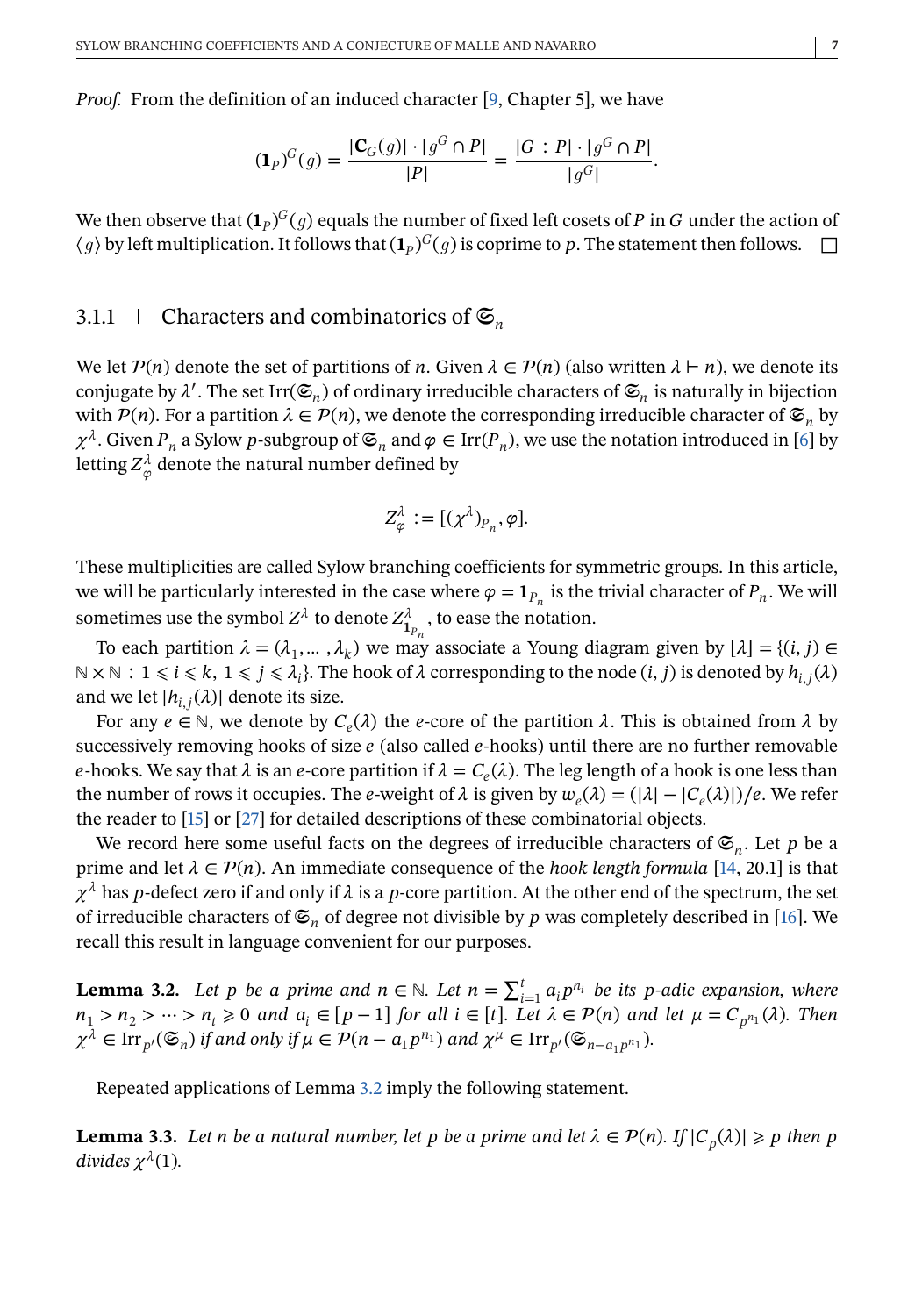<span id="page-7-0"></span>The Murnaghan–Nakayama rule [\[15,](#page-15-0) 2.4.7] allows us to compute the values of the irreducible characters of  $\mathfrak{S}_n$ .

**Theorem 3.4** (Murnaghan–Nakayama rule). Let r,  $n \in \mathbb{N}$  with  $r < n$ . Suppose that  $\pi \rho \in \mathfrak{S}_n$  where  $ρ$  *is an r-cycle and*  $π$  *is a permutation of the remaining n – r numbers. Then* 

$$
\chi^{\lambda}(\pi \rho) = \sum_{\mu} (-1)^{h(\lambda \setminus \mu)} \chi^{\mu}(\pi),
$$

*where the sum runs over all partitions*  $\mu$  *obtained from*  $\lambda$  *by removing an r-hook, and*  $h(\lambda \setminus \mu)$  *denotes the leg length of the hook removed.*

The cycle types of elements in  $\mathfrak{S}_n$  are naturally parametrized by the partitions of *n*. Since the ordering of cycles is irrelevant, when we refer to cycle types we may sometimes use compositions rather than partitions of *n*. We further remark that if  $\sigma \in \mathfrak{S}_n$  has cycle type given by the composition  $\alpha = (1^{m_1} 2^{m_2} ...)$ , then we say that  $\sigma$  contains exactly  $m_i$  *i*-cycles, for all  $i \in \mathbb{N}$ . Moreover, its centralizer has size  $|\mathbf{C}_{\mathfrak{S}_n}(\sigma)| = \prod_{i \in \mathbb{N}} i^{m_i} \cdot m_i!$ .

# 3.1.2 Characters and blocks of  $\mathfrak{S}_n$  and  $\mathfrak{A}_n$

Let p be a prime. It is well known that the p-blocks of  $\mathfrak{S}_n$  are parametrized by p-core partitions [\[15,](#page-15-0) 6.1.21]. In this article, we will denote the p-block corresponding to the p-core  $\gamma$  by  $B(\gamma, w)$ , where  $w$ is the natural number such that  $n = |\gamma| + pw$ . As explained in [\[15,](#page-15-0) 6.2.39], defect groups of  $B(\gamma, w)$ are Sylow p-subgroups of  $\mathfrak{S}_{n\omega}$ . Moreover, the set Irr<sub>0</sub>( $B(\gamma, \omega)$ ) can be described as follows.

**Lemma 3.5.** Let  $n$  be a natural number and let  $p$  be a prime. Let  $\gamma$  be a  $p$ -core partition such that  $n = |\gamma| + pw$ , for some  $w \in \mathbb{N}$ . Let  $pw = \sum_{i=1}^{t} a_i p^{n_i}$  be its p-adic expansion, where  $n_1 > n_2 > \cdots >$  $n_t$  ≥ 0 and  $a_i$  ∈ [p − 1], for all  $i$  ∈ [t]. Given  $\lambda$  ∈ P(n) and  $\mu$  = C<sub>p<sup>n<sub>1</sub></sub>( $\lambda$ ), we have that</sub></sup>

$$
\chi^{\lambda} \in \text{Irr}_{0}(B(\gamma, w)) \text{ if and only if } \chi^{\mu} \in \text{Irr}_{0}(B(\gamma, w - a_{1}p^{n_{1}-1})).
$$

*Proof.* This follows from [\[25,](#page-15-0) Lemma 3.1].  $\square$ 

In other words, Lemma 3.5 tells us that  $\chi^{\lambda} \in \text{Irr}_0(B(\gamma, w))$  if and only if there exists a sequence of partitions  $\lambda = \lambda_0, \lambda_1, \dots, \lambda_{a_1} = \mu$  such that  $\lambda_{i+1}$  is obtained by removing a  $p^{n_1}$ -hook from  $\lambda_i$ , and such that  $\lambda_{a_1}$  labels an irreducible character of height zero in  $B(\gamma, w - a_1p^{n_1-1})$ . When  $p = 2$ , we have the following.

**Lemma 3.6.** Let *n* be a natural number and let  $\lambda \in P(n)$  be such that  $\lambda \neq C_2(\lambda)$ . If  $\chi^{\lambda}$  is an irre*ducible character of height zero in its 2-block, then*  $\lambda \neq \lambda'$ *.* 

*Proof.* Let  $\chi^{\lambda} \in \text{Irr}(B(\gamma, w))$ , for some 2-core  $\gamma$  and some  $w \in \mathbb{N}$ . Let  $2w = 2^{n_1} + 2^{n_2} + \cdots + 2^{n_t}$  be the binary expansion of 2w where  $t \in \mathbb{N}$  and  $n_1 > n_2 > \cdots > n_t \ge 1$ . By Lemma 3.5,  $\lambda$  has a unique  $2^{n_1}$ -hook. Assume for a contradiction that  $\lambda = \lambda'$ . Then  $|h_{i,i}(\lambda)|$  is odd for all  $i \in \mathbb{N}$ . Hence the unique  $2^{n_1}$ -hook of  $\lambda$  is off the main diagonal, that is, it is  $h_{i,j}(\lambda)$  for some  $i \neq j$ . This contradicts the assumption that  $\lambda = \lambda'$ . . The contract of the contract of the contract of  $\Box$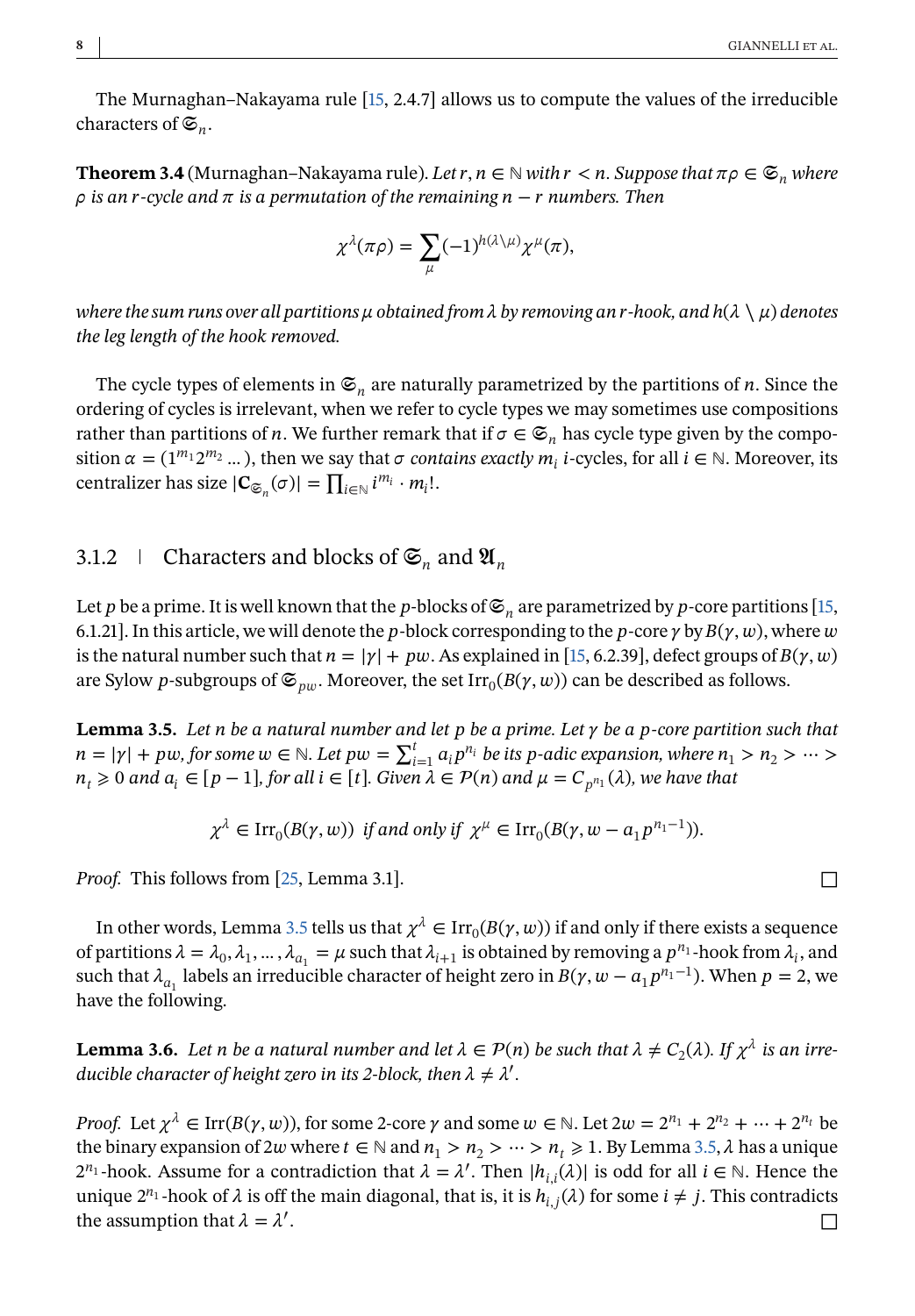<span id="page-8-0"></span>We now briefly recall a description of the irreducible characters and blocks of alternating groups, and refer the reader to [\[26,](#page-15-0) Section 4] for further detail. Let  $\lambda \in \mathcal{P}(n)$ . If  $\lambda \neq \lambda'$ , then  $(\chi^{\lambda})_{\mathfrak{A}_{n}} = (\chi^{\lambda'})_{\mathfrak{A}_{n}}$  is an irreducible character of  $\mathfrak{A}_{n}$ . On the other hand, if  $\lambda = \lambda'$ , then  $(\chi^{\lambda})_{\mathfrak{A}_{n}} =$  $\varphi_{\lambda}^+ + \varphi_{\lambda}^-$  with  $\varphi_{\lambda}^+ \in \text{Irr}(\mathfrak{A}_n)$ . All of the irreducible characters of  $\mathfrak{A}_n$  are of one of these two forms. Turning to blocks, we let  $B(\gamma, w)$  be a p-block of  $\mathfrak{S}_n$  and we first suppose that p is odd. If  $w > 0$ , then  $B(\gamma, w)$  covers a unique block  $\hat{B}$  of  $\mathfrak{A}_n$ . Moreover,  $B(\gamma, w)$  and  $B(\gamma', w)$  are the only blocks covering  $\hat{B}$ . If  $w = 0$ , then  $B(\gamma, 0)$  covers a unique block of  $\mathfrak{A}_n$ , unless  $\gamma = \gamma'$ . In the latter case,  $B(\gamma, 0)$  covers two blocks of  $\mathfrak{A}_n$ , respectively, containing the two irreducible constituents of  $(\chi^{\gamma})_{\mathfrak{A}_n}$ . Finally, if  $B(\gamma, w)$  covers  $\hat{B}$ , then their defect groups are isomorphic. On the other hand, if  $p = 2$ , then  $\gamma = \gamma'$ . In particular, we have that  $B(\gamma, w)$  covers a unique block of  $\mathfrak{A}_n$  if and only if  $w > 0$ . Moreover, if D is a defect group of  $B(\gamma, w)$ , then  $D \cap \mathfrak{A}_n$  is a defect group of any 2-block of  $\mathfrak{A}_n$ covered by  $B(\gamma, w)$ .

# **3.2 Virtual characters of**  $\mathfrak{S}_n$

As mentioned in the introduction, the following definition will play a central role in the proof of Theorem B.

**Definition 3.7.** Let  $\lambda$  be any partition and let  $e \in \mathbb{N}$ . Set  $n := |\lambda| + e$ . We let  $V^{\lambda}[e]$  be the virtual character of  $\mathfrak{S}_n$  defined as follows:

$$
V^{\lambda}[e] := \sum_{\alpha} (-1)^{h(\alpha \setminus \lambda)} \chi^{\alpha}
$$

where  $\alpha$  runs over all partitions of *n* obtained from  $\lambda$  by adding an *e*-hook. As before,  $h(\alpha \setminus \lambda)$ denotes the leg length of the e-hook added.

**Example 3.8.** Let  $\lambda = (3, 1)$  and  $e = 3$ . We observe that  $\lambda$  has exactly three addable 3-hooks. In particular, we have that  $V^{(3,1)}[3] = \chi^{(6,1)} - \chi^{(3,2,2)} + \chi^{(3,1^4)}$ .

We describe the values taken by the virtual characters just introduced.

**Theorem 3.9.** Let  $\lambda$  be any partition and let  $e \in \mathbb{N}$ . Let  $n = |\lambda| + e$  and let  $\sigma \in \mathfrak{S}_n$ . Suppose that *the disjoint cycle decomposition of*  $\sigma$  *contains exactly k e-cycles. Then* 

$$
V^{\lambda}[e](\sigma) = \begin{cases} ke \cdot \chi^{\lambda}(\tau) & \text{if } k > 0, \\ 0 & \text{if } k = 0, \end{cases}
$$

*where*  $τ ∈ ⊗_{n-e}$  *has cycle type equal to that of*  $σ$  *except with one fewer e-cycle.* 

We observe that Theorem 3.9 extends [\[14,](#page-15-0) Theorem 21.7]. The result may be known to experts in the field, but we could not find it in the literature. To prove Theorem 3.9, we use results from [\[28\]](#page-15-0), translating between the language of symmetric polynomials and class functions. We briefly summarize here the relevant notation.

For a partition  $\mu$ , we let  $s_{\mu}$  denote the corresponding Schur function. For  $e \in \mathbb{N}$ ,  $p_e$  denotes the power sum symmetric function  $\sum_i x_i^e$  in indeterminates  $x_i$ . If  $\mu = (\mu_1, \mu_2, ..., \mu_k)$ , then  $p_\mu$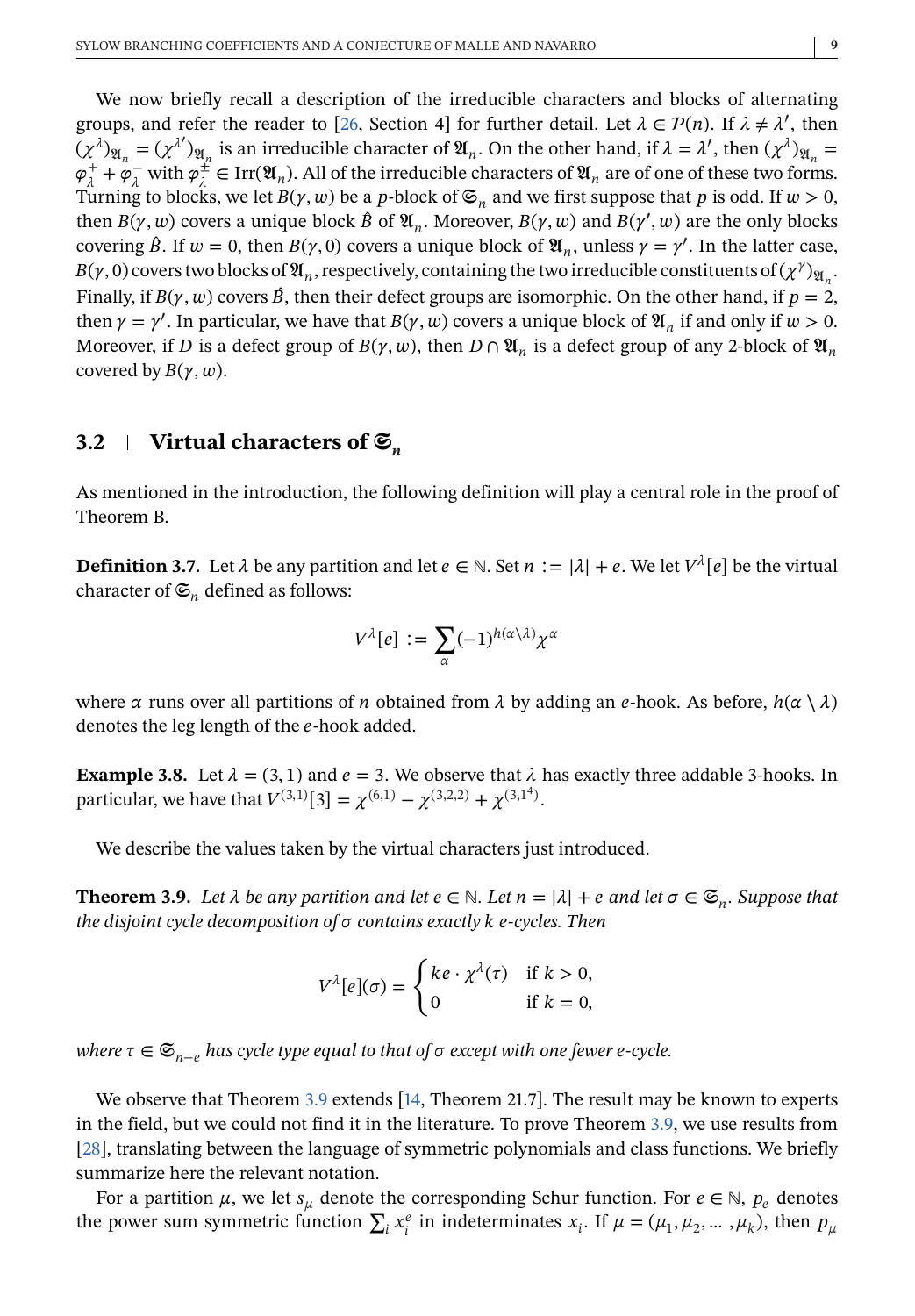<span id="page-9-0"></span>is defined to be the product  $p_{\mu_1}p_{\mu_2}\cdots p_{\mu_k}$ . The Frobenius characteristic map ch is a ring isomorphism between the algebra of class functions of finite symmetric groups and the ring of symmetric functions (for more detail, see [\[28,](#page-15-0) §7.18]). If f is a class function of  $\mathfrak{S}_n$ , then

$$
ch(f) = \sum_{\mu \vdash n} z_{\mu}^{-1} f(\mu) p_{\mu},
$$
\n(3.1)

where  $z_{\mu} = |C_{\mathfrak{S}_{\mu}}(\omega)|$  with  $\omega \in \mathfrak{S}_n$  an element of cycle type  $\mu$ . In particular,  $\text{ch}(\chi^{\lambda}) = s_{\lambda}$ , for any partition  $\lambda$ . Moreover, for all class functions f of  $\mathfrak{S}_m$  and g of  $\mathfrak{S}_n$  we have that ch satisfies ch(f og) = ch(f) · ch(g). Here f og denotes the induced class function  $(f \times g)_{\alpha}^{\mathfrak{S}_{m+n}}$  $\mathfrak{S}_{m+\kappa}^{\mathfrak{m}+n}$ 

*Proof of Theorem* 3.9. From [\[28,](#page-15-0) Theorem 7.17.1], we have that

$$
s_{\lambda} \cdot p_e = \sum_{\alpha} (-1)^{h(\alpha \setminus \lambda)} s_{\alpha}
$$

where the sum runs over all partitions  $\alpha$  obtained from  $\lambda$  by adding an e-hook. It is easy to see from (3.1) that if  $\text{ch}(f) = p_e$ , then f is the class function of  $\mathfrak{S}_e$  given by

$$
f(\omega) = \begin{cases} e & \text{if the cycle type of } \omega \text{ is } (e), \\ 0 & \text{otherwise.} \end{cases}
$$

It follows that

$$
ch(\chi^{\lambda} \circ f) = ch(\chi^{\lambda}) \cdot ch(f) = s_{\lambda} \cdot p_e = \sum_{\alpha} (-1)^{h(\alpha \setminus \lambda)} ch(\chi^{\alpha}).
$$

Since ch is bijective and linear, we have that  $\chi^{\lambda} \circ f = V^{\lambda}[\rho]$ . Thus it remains to prove that

$$
(\chi^{\lambda} \circ f)(\sigma) = \begin{cases} ke \cdot \chi^{\lambda}(\tau) & \text{if } k > 0, \\ 0 & \text{if } k = 0, \end{cases}
$$

where  $\tau \in \mathfrak{S}_{n-e}$  has cycle type equal to that of  $\sigma$  except with one fewer e-cycle. Since  $\chi^{\lambda} \circ f =$  $(\chi^{\lambda} \times f)^{\mathfrak{S}_{n+\epsilon}}$ , this follows directly from [\[9,](#page-15-0) (5.1)] and the definition of f given above.

We now extend Definition [3.7](#page-8-0) by allowing the addition of multiple hooks.

**Definition 3.10.** Let  $\lambda$  be any partition. For  $e, f \in \mathbb{N}$ , define

$$
V^{\lambda}[e,f] := \sum_{\alpha} (-1)^{h(\alpha \setminus \lambda)} \sum_{\beta} (-1)^{h(\beta \setminus \alpha)} \chi^{\beta}.
$$

Here  $\alpha$  runs over all partitions obtained from  $\lambda$  by adding an e-hook. For each fixed such  $\alpha$ , we have  $\beta$  running over partitions obtained from  $\alpha$  by adding an f-hook.

We define  $V^{\lambda}[e_1, e_2, \dots, e_u]$  analogously for any  $u \in \mathbb{N} \cup \{0\}$  and any sequence of natural numbers  $e_1, \ldots, e_u$ . If  $u = 0$ , we set  $V^{\lambda}[e_1, \ldots, e_u] := \chi^{\lambda}$ .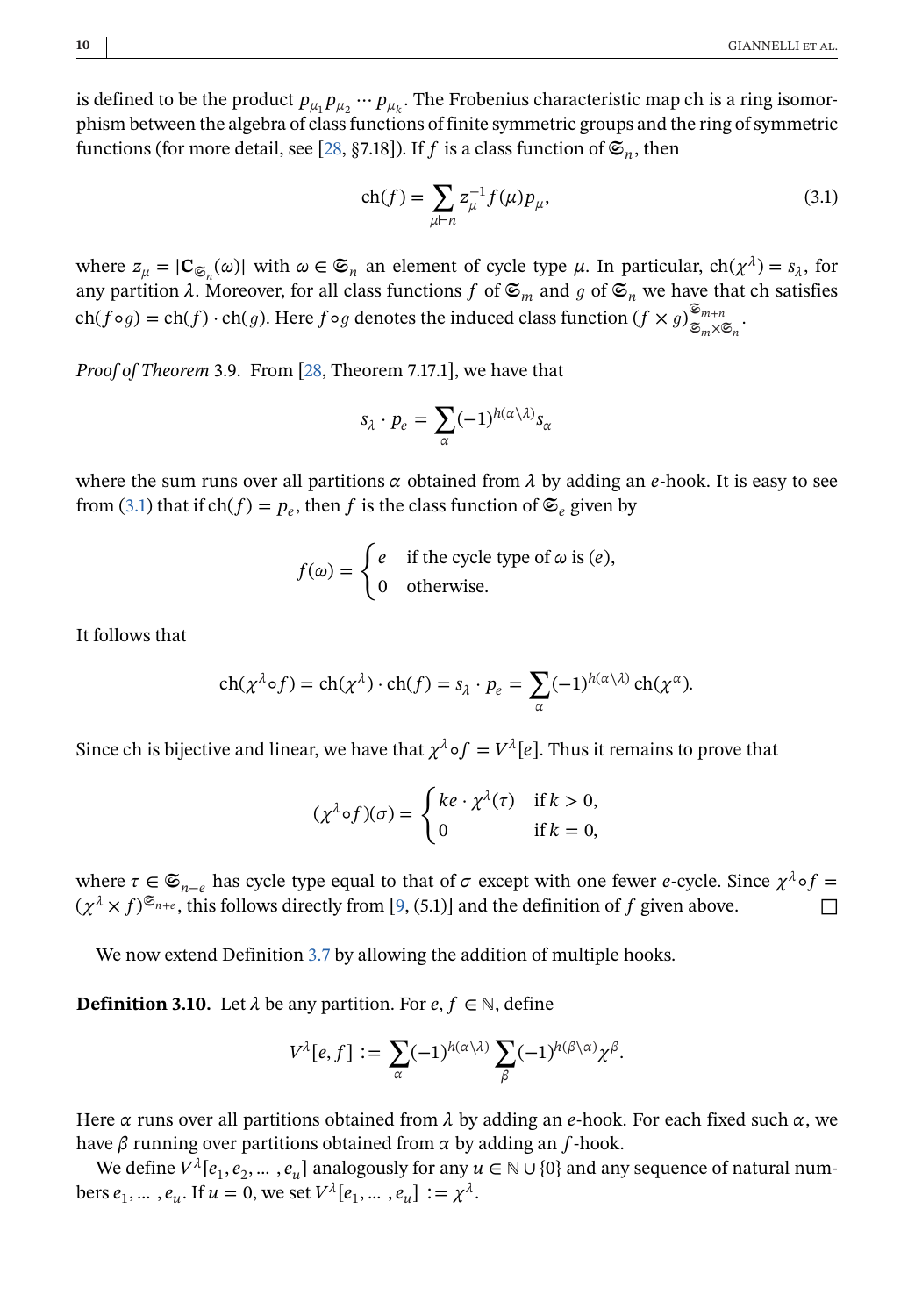<span id="page-10-0"></span>Observe that  $V^{\lambda}[e, f] = \sum_{\alpha} (-1)^{h(\alpha \setminus \lambda)} V^{\alpha}[f]$ . It is then easy to see that Theorem [3.9](#page-8-0) implies  $V^{\lambda}[e, f] = V^{\lambda}[f, e]$ . Similarly, we have that  $V^{\lambda}[e_1, \dots, e_u] = V^{\lambda}[e_{\rho(1)}, \dots, e_{\rho(u)}]$  for any  $\rho \in \mathfrak{S}_u$ .

**Example 3.11.** Following on from Example [3.8,](#page-8-0) we can compute  $V^{(3,1)}[3,3]$ , a virtual character of  $\mathfrak{S}_{10}$ :

$$
V^{(3,1)}[3,3] = (-1)^0 \cdot V^{(6,1)}[3] + (-1)^1 \cdot V^{(3,2,2)}[3] + (-1)^2 \cdot V^{(3,1^4)}[3]
$$
  
=  $\chi^{(9,1)} + \chi^{(6,4)} - 2\chi^{(6,2,2)} + 2\chi^{(6,1^4)} + \chi^{(4,4,2)} + 2\chi^{(3,2^3,1)}$   
 $-\chi^{(3,2,2,1^3)} - \chi^{(3,3,2,1,1)} + \chi^{(3,1^7)}.$ 

We now turn to the study of the restriction to Sylow  $p$ -subgroups of the virtual characters intro-duced in Definition [3.10.](#page-9-0) As mentioned at the beginning of Section [3,](#page-5-0) we will use the symbol  $P_n$ to denote a fixed Sylow p-subgroup of  $\mathfrak{S}_n$ .

**Theorem 3.12.** Let p be a prime, let  $n \in \mathbb{N}$  and let  $\gamma$  be a p-core partition such that  $|\gamma| \le n$  and  $|p| |n-|y|$ . Let  $u \in \mathbb{N} \cup \{0\}$  and  $t_1, \ldots, t_n \in \mathbb{N}$  be such that  $n-|y| = p^{t_1} + \cdots + p^{t_u}$ . Then

$$
p\nmid \left[V^{\gamma}[p^{t_1},\ldots,p^{t_u}]_{P_n},\mathbf{1}_{P_n}\right].
$$

*Proof.* If  $|\gamma| = n$ , then  $u = 0$  and  $V^{\gamma}[p^{t_1}, \dots, p^{t_u}] = \chi^{\gamma}$  is a p-defect zero character. Then p does not divide  $[(\chi^{\gamma})_{P_n}, \mathbf{1}_{P_n}]$  by Lemma [2.1.](#page-2-0)

We now assume that  $|\gamma| < n$  and  $u > 0$ . To ease the notation we let  $e_i = p^{t_i}$ , for all  $i \in [u]$ . We recall that  $\chi^{\gamma}$  is zero on every non-trivial element of  $P_{|\gamma|}$  since  $\gamma$  is a p-core partition. By repeated applications of Theorem [3.9,](#page-8-0) we find that  $V^{\gamma}[e_1, ..., e_u]$  is zero on every element of  $P_n$  except those with cycle type  $(e_1, e_2, ..., e_u, 1^{|\gamma|})$ . Let  $\sigma \in P_n$  have cycle type  $(e_1, e_2, ..., e_u, 1^{|\gamma|})$ . Let  $T_{\sigma}$  be the class function of  $P_n$  taking value 1 on those elements with the same cycle type as  $\sigma$  and 0 otherwise. Then  $V^{\gamma}[e_1, \ldots, e_u]_{P_n} = zT_{\sigma}$  for some  $z \in \mathbb{N}$ . Thus

$$
\left[V^{\gamma}[e_1,\ldots,e_u]_{P_n},\mathbf{1}_{P_n}\right]=\left[zT_{\sigma},\mathbf{1}_{P_n}\right]=\frac{1}{|P_n|}\sum_{\tau\in P_n}zT_{\sigma}(\tau)=\frac{z}{|P_n|}\cdot |P_n\cap \sigma^{\mathfrak{S}_n}|.
$$

On the other hand, from Theorem [3.9](#page-8-0) we also have that

$$
V^{\gamma}[e_1,\ldots,e_u](\sigma)=\chi^{\gamma}(1)\cdot\prod_{i\geqslant 2}(i^{a_i}\cdot a_i!)
$$

where  $a_i = |\{ j \in [u] : e_j = i \}|$ . Hence

$$
z = zT_{\sigma}(\sigma) = V^{\gamma}[e_1, \dots, e_u](\sigma) = \chi^{\gamma}(1) \cdot \frac{|\mathbf{C}_{\mathfrak{S}_n}(\sigma)|}{|\gamma|!}.
$$

Therefore, to conclude the proof it suffices to show that

$$
\nu_p(\chi^{\gamma}(1)) - \nu_p(|\gamma|!) + \nu_p\left(|\mathbf{C}_{\mathfrak{S}_n}(\sigma)|\right) - \nu_p(|\mathfrak{S}_n|) + \nu_p\left(|P_n \cap \sigma^{\mathfrak{S}_n}|\right) = 0,\tag{3.2}
$$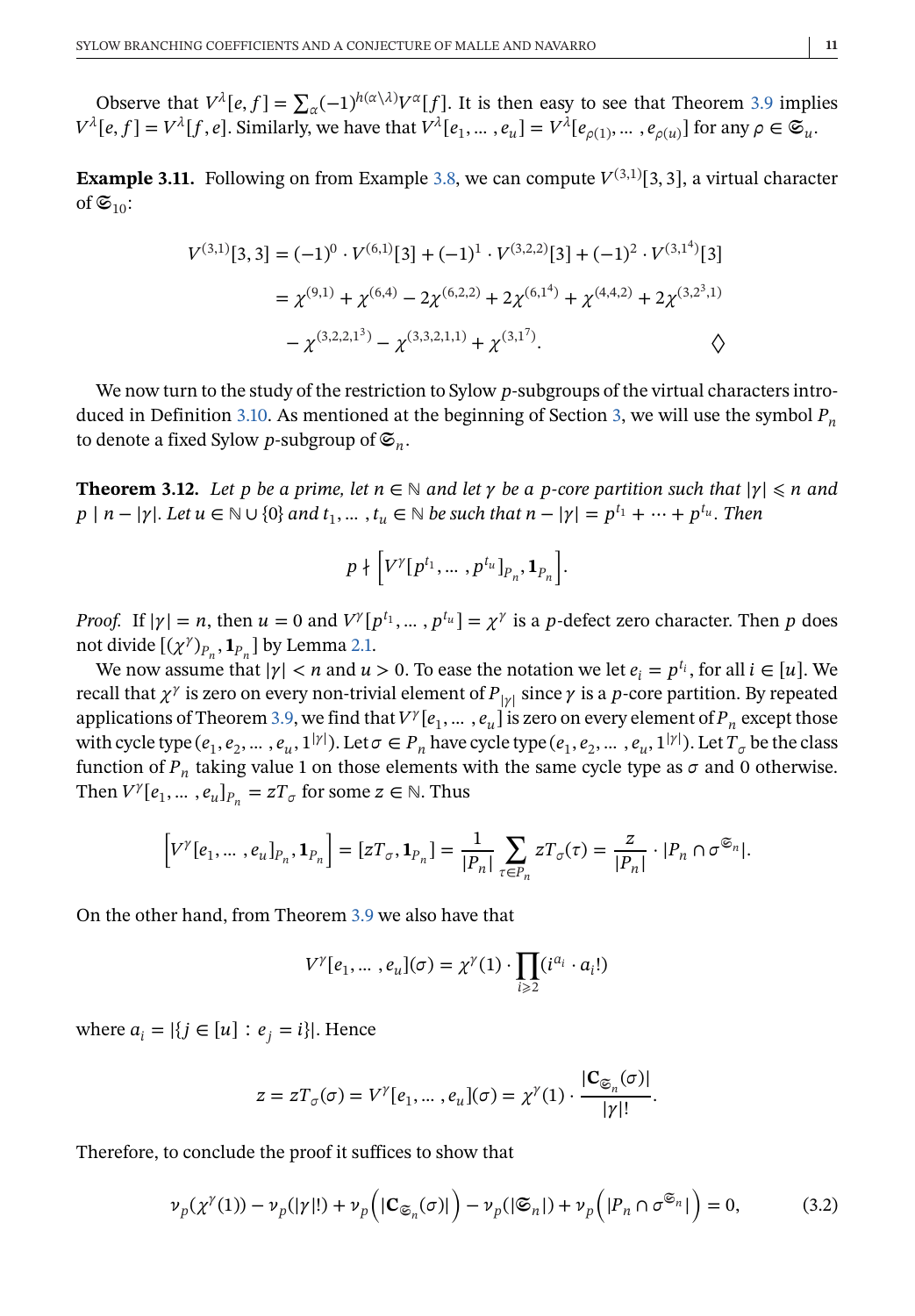<span id="page-11-0"></span>where we have used that  $\nu_p(|P_n|) = \nu_p(|\mathfrak{S}_n|)$ . Since  $\gamma$  is a p-core, we have  $\nu_p(\chi^{\gamma}(1)) = \nu_p(|\gamma|!)$ . Thus [\(3.2\)](#page-10-0) follows from the Orbit–Stabiliser theorem (giving  $|\mathfrak{S}_n| = |\sigma^{\mathfrak{S}_n}| \cdot |\mathbf{C}_{\mathfrak{S}_n}(\sigma)|$ ) and Lemma 3.1. Lemma [3.1.](#page-5-0)  $\Box$ 

Starting with Definition [3.7,](#page-8-0) in this section we introduced a family of virtual characters of  $\mathfrak{S}_n$ and we have studied their properties. The main ingredient of our proof of Theorem B for symmetric groups (Corollary 3.14) is a specific member of this family. We highlight this specific virtual character in the following definition.

**Definition 3.13.** Let  $\gamma$  be a p-core partition and let  $n = |\gamma| + wp$  for some integer  $w > 0$ . Let  $B = B(\gamma, w)$  be the p-block of  $\mathfrak{S}_n$  labelled by  $\gamma$ . Let  $wp = \sum_{i \geq 1} a_i p^i$  with  $a_i \in \{0, 1, ..., p-1\}$  for each *i*. We denote by  $V^B$  the virtual character of  $\mathfrak{S}_n$  defined as

$$
V^B = V^{\gamma}[e_1, \dots, e_u],
$$

where  $e_1, ..., e_u$  are natural numbers such that  $|\{j \in [u] : e_j = p^i\}| = a_i$  for all  $i \ge 1$ , and  $u = \sum_{i=1}^{n} a_i$  $\sum_i a_i$ .

In other words, the numbers  $e_1, ..., e_u$  in Definition 3.13 are the various  $p^i$  appearing in the *p*-adic expansion  $wp = \sum_{i \geq 1} a_i p^i$ , counted with multiplicity.

We remark that every irreducible character  $\chi \in \text{Irr}(\mathfrak{S}_n)$  appearing with non-zero coefficient in  $V^B$  belongs to Irr<sub>0</sub>(B). This follows directly from Lemma [3.5.](#page-7-0)

**Corollary 3.14.** *Theorem B holds when is a finite symmetric group.*

*Proof.* Let  $G = \mathfrak{S}_n$  and suppose  $B = B(\gamma, w)$  for some p-core  $\gamma$  and  $w \ge 0$ . If  $w = 0$  then  $\chi^{\gamma} \in$ Irr<sub>0</sub>(B) since  $\gamma$  is a p-core partition. By Lemma [2.1,](#page-2-0)  $p \nmid [(\chi^{\gamma})_{P_{\gamma}}, \mathbf{1}_{P_{\gamma}}].$ 

Now suppose  $w > 0$ . Consider the virtual character  $V^B = V^{\gamma}[e_1, ..., e_u]$ , introduced in Definition 3.13, and note that  $e_i > 1$  and  $e_i$  is a power of p for every  $i \in [u]$ . It follows from Theorem [3.12](#page-10-0) that  $p \nmid [(V^B)_{P_n}, \mathbf{1}_{P_n}]$ . Hence, there exists an irreducible character  $\chi$  occurring in  $V^B$  that satisfies  $p \nmid [\chi_{P_n}, \mathbf{1}_{P_n}]$ . As remarked after Definition 3.13 we know that  $\chi \in \text{Irr}_0(B)$ , as desired.  $\square$ 

We are now ready to treat the case of alternating groups, which will conclude the proof of Theorem B.

**Corollary 3.15.** *Theorem B holds when is a finite alternating group.*

*Proof.* Let  $G = \mathfrak{A}_n$  and suppose B is a p-block of  $\mathfrak{A}_n$ . Let  $\bar{B} = B(\gamma, w)$  be a block of  $\mathfrak{S}_n$  covering *B*, and let  $\bar{D}$  and  $D = \bar{D} \cap \mathfrak{A}_n$  be defect groups of  $\bar{B}$  and *B*, respectively. Let  $\bar{P} \in \text{Syl}_p(\mathfrak{S}_n)$  and  $P := \overline{P} \cap \mathfrak{A}_n \in \mathrm{Syl}_n(\mathfrak{A}_n).$ 

First assume p is odd. Then  $P = \overline{P}$  and  $D = \overline{D}$ . By Corollary 3.14, there exists  $\chi^{\lambda} \in \text{Irr}_0(\overline{B})$  such that  $p + [(\chi^{\lambda})_{\bar{p}}, \mathbf{1}_{\bar{p}}]$ . If  $\lambda \neq \lambda'$ , then  $\varphi := (\chi^{\lambda})_{\mathfrak{A}_n} \in B$ . Since  $\chi^{\lambda} \in \text{Irr}_0(\bar{B})$  we have that  $\varphi \in \text{Irr}_0(B)$ , as  $|\bar{D}| = |D|$  and p is odd. Moreover,  $p \nmid [\varphi_p, \mathbf{1}_p] = [(\chi^{\lambda})_{\bar{p}}, \mathbf{1}_{\bar{p}}]$ . On the other hand, if  $\lambda = \lambda'$  then  $(\chi^{\lambda})_{\mathfrak{A}_n} = \varphi_{\lambda}^+ + \varphi_{\lambda}^-$  and at least one of  $\varphi_{\lambda}^+$  and  $\varphi_{\lambda}^-$  belongs to *B*. Note  $\varphi_{\lambda}^+(1) = \varphi_{\lambda}^-(1) = \frac{1}{2}\chi^{\lambda}(1)$ . Since p is odd we have that both  $\varphi_{\lambda}^{+}$  and  $\varphi_{\lambda}^{-}$  are height zero characters in their block. Moreover,  $p + [(\varphi_{\lambda}^{+})_P, \mathbf{1}_P] = [(\varphi_{\lambda}^{-})_P, \mathbf{1}_P] = \frac{1}{2} [(\chi^{\lambda})_{\bar{P}}, \mathbf{1}_{\bar{P}}].$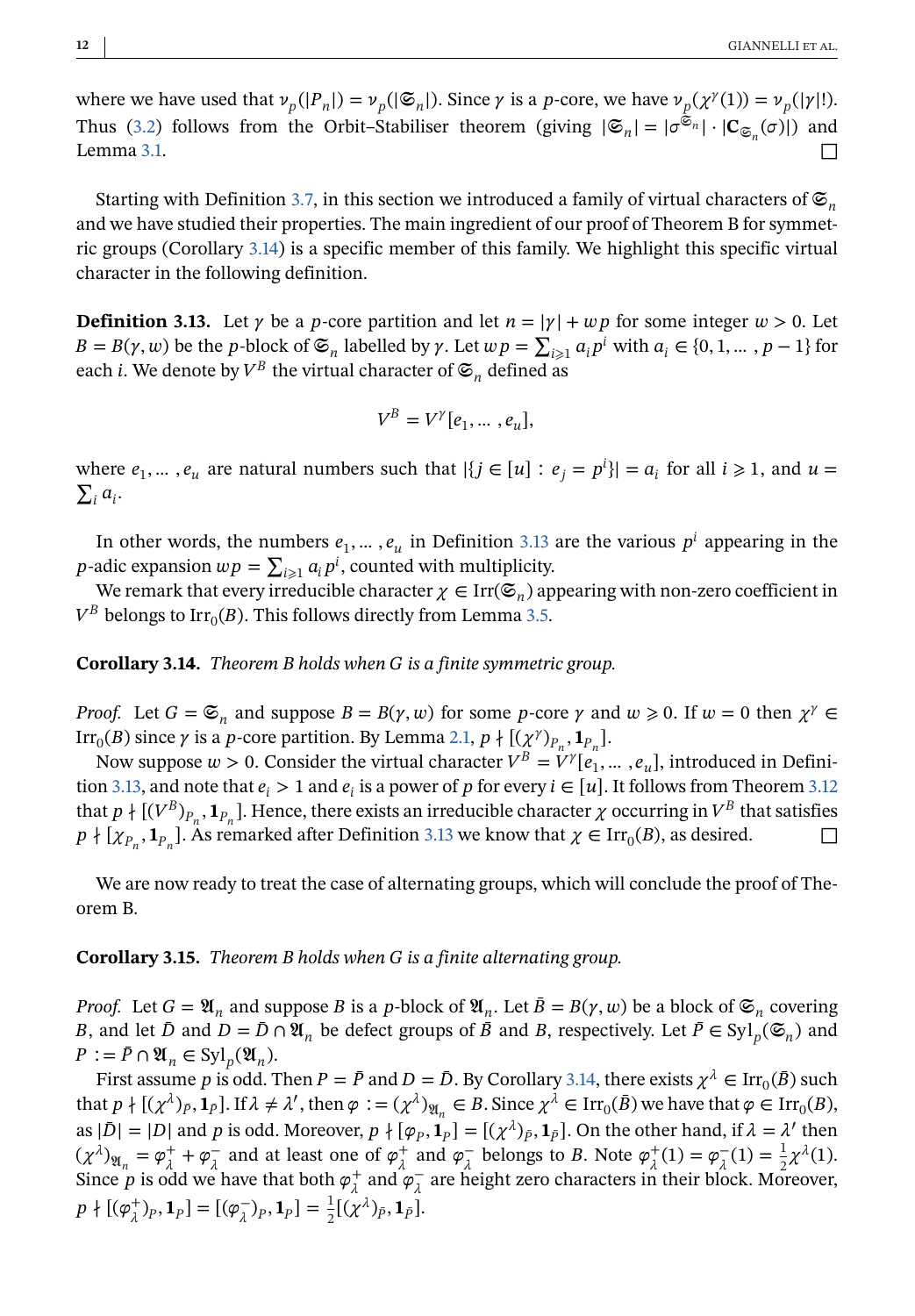<span id="page-12-0"></span>Now assume  $p = 2$ . First suppose  $w > 0$ . Let  $2w = 2^{n_1} + 2^{n_2} + \cdots + 2^{n_t}$  be the binary expansion of 2w where  $t \in \mathbb{N}$  and  $n_1 > \cdots > n_t \ge 1$ . Let  $V^{\bar{B}} = V^{\gamma}[2^{n_1}, \ldots, 2^{n_t}]$ . By Lemma [3.5,](#page-7-0) every irreducible character  $\chi^{\lambda} \in \text{Irr}(\mathfrak{S}_n)$  occurring in the linear combination  $V^{\bar{B}}$  belongs to Irr<sub>0</sub>( $\bar{B}$ ). Moreover,  $\lambda \neq \lambda'$  for all such characters  $\chi^{\lambda}$  by Lemma [3.6.](#page-7-0) Since  $\gamma$  is self-conjugate, if  $\chi^{\lambda}$  occurs in  $V^{\bar{B}}$  then so does  $\chi^{\lambda'}$ . In particular, we can write  $V^{\bar{B}}$  as a sum of terms of the form  $\pm(\chi^{\lambda}+\chi^{\lambda'})$ or  $(\chi^{\lambda} - \chi^{\lambda'})$  for various  $\lambda$ . Since  $2 \nmid [(V^{\bar{B}})_{\bar{P}}, \mathbf{1}_{\bar{P}}]$  by Theorem [3.9,](#page-8-0) we deduce that  $2 \nmid [(\chi^{\lambda})_{\bar{P}}, \mathbf{1}_{\bar{P}}] +$  $[(\chi^{\lambda'})_{\bar{P}}, 1_{\bar{P}}]$  for some  $\chi^{\lambda} \in \text{Irr}_0(\bar{B})$ . Let  $\varphi := (\chi^{\lambda})_{\mathfrak{A}_n}$ . Since  $|D| = \frac{1}{2}|\bar{D}|$ , we deduce that  $\varphi \in \text{Irr}_0(B)$ . Moreover,

$$
[\varphi_P, \mathbf{1}_P] = [(\chi^\lambda)_{\bar{P}}, \mathbf{1}_{\bar{P}}] + [(\chi^{\lambda'})_{\bar{P}}, \mathbf{1}_{\bar{P}}].
$$

We conclude that  $2 \nmid [\varphi_P, \mathbf{1}_P]$ , as desired.

Finally, if  $p = 2$  and  $w = 0$ , then  $D = 1$  and B contains a unique irreducible character  $\varphi$  that is at the same time of p-defect zero and of height zero in B. By Lemma [2.1,](#page-2-0) we have that  $2 \nmid [\varphi_P, \mathbf{1}_P]$ . The proof is concluded.  $\Box$ 

As promised at the start of Section [3,](#page-5-0) we use Theorem B to prove Theorem [3.17](#page-13-0) and thereby complete the proof of Theorem A. In order to do this, we first show that irreducible characters in symmetric and alternating groups of degree coprime to  $p$  are characterized by the non-vanishing property on Sylow p-subgroups.

**Theorem 3.16.** *Let G be a finite symmetric or alternating group, p be a prime and*  $P \in \text{Syl}_n(G)$ *. Then*  $\chi \in \text{Irr}(G)$  *has degree coprime to p if and only if*  $\chi(x) \neq 0$  *for every*  $x \in P$ .

*Proof.* Let  $\chi \in \text{Irr}(G)$ . By Lemma [2.2,](#page-2-0) we need to prove that if  $\chi(x) \neq 0$  for every  $x \in P$ , then  $p \nmid \chi(1)$ .

Let  $n \in \mathbb{N}$  with p-adic expansion  $n = \sum_{i=1}^{t} a_i p^{n_i}$ , where  $n_1 > n_2 > \cdots > n_t \ge 0$  and  $a_i \in [p-1]$ for all  $i \in [t]$ . Since the theorem holds trivially for  $n < p$ , we assume from now on that  $n \geq p$ . We call an element  $g \in \mathfrak{S}_n$  a *p*-adic element if in the disjoint cycle decomposition of g there are  $a_i$ cycles of length  $p^{n_i}$  for each  $i \in [t]$ . We proceed by splitting the proof into two cases according to  $G = \mathfrak{S}_n$  or  $G = \mathfrak{A}_n$ .

(i)  $G = \mathfrak{S}_n$ : Given  $\chi \in \text{Irr}(\mathfrak{S}_n)$  with  $p | \chi(1)$ , we claim that  $\chi(g) = 0$  for any p-adic element  $g \in P$ . We show that the above claim holds by induction on t, the p-adic length of n. Let  $\chi = \chi^{\lambda}$  for some  $\lambda \vdash n$ .

If  $t = 1$ , then  $n = ap^k$  for some  $a \in [p-1]$  and  $k \in \mathbb{N}$ . In this setting, q has cycle type  $(p^k, p^k, ..., p^k)$  (that is, g is the product of a cycles of length  $p^k$ ). Since p divides  $\chi^{\lambda}(1)$ , by Lemma [3.2](#page-6-0) we have that  $|C_{p^k}(\lambda)| > 0$ . Equivalently, the  $p^k$ -weight of  $\lambda$  is strictly smaller than a. Hence it is not possible to successively remove a  $p^k$ -hooks from  $\lambda$ . Using the Murnaghan– Nakayama rule, we conclude that  $\chi^{\lambda}(g)=0$ .

Let us now assume that  $t \geq 2$  and that the claim holds for  $t-1$ . In this setting, we have that  $q = \rho \pi$ , where  $\rho$  is the product of  $a_1$  cycles of length  $p^{n_1}$  and  $\pi$  is a p-adic element of  $\mathfrak{S}_{n-a_1 p^{n_1}}$ . Clearly, the  $p^{n_1}$ -weight  $w_{p^{n_1}}(\lambda)$  of  $\lambda$  is smaller than or equal to  $a_1$ . If  $w_{n^{n_1}}(\lambda) < a_1$ , then  $\chi^{\lambda}(g) = 0$  by the Murnaghan–Nakayama rule. Otherwise,  $w_{n^{n_1}}(\lambda) = a_1$ and  $\nu := C_{n^{n_1}}(\lambda)$  is a partition of  $n - a_1 p^{n_1}$ . Since p divides  $\chi^{\lambda}(1)$ , Lemma [3.2](#page-6-0) implies that  $p \mid \chi^{\nu}(1)$ . The inductive hypothesis now guarantees that  $\chi^{\nu}(\pi) = 0$ . This concludes the proof of our claim, as another application of the Murnaghan–Nakayama rule shows that there exists  $k \in \mathbb{Z}$  such that  $\chi^{\lambda}(g) = k \cdot \chi^{\nu}(\pi) = 0$ .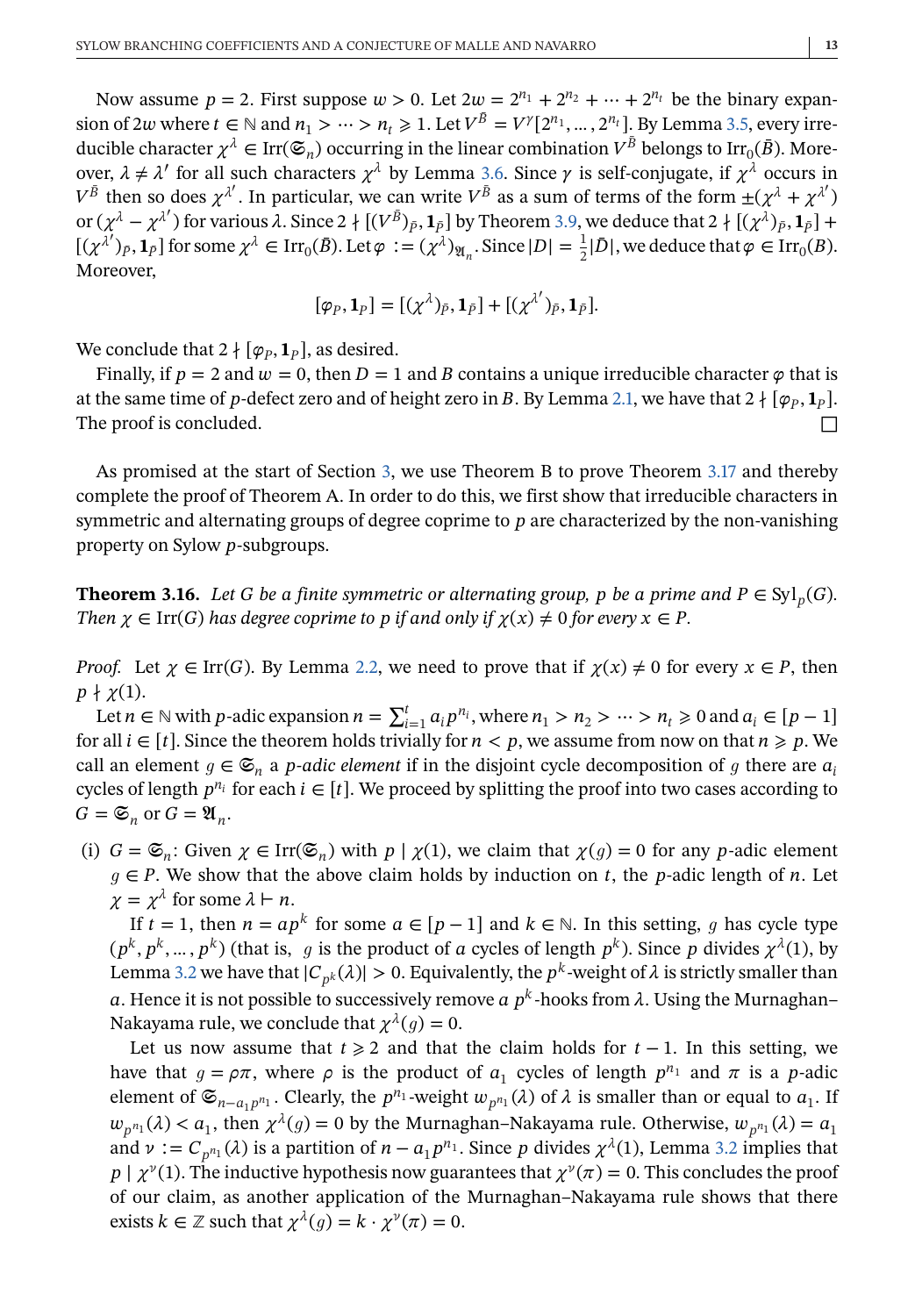<span id="page-13-0"></span>We can now conclude that if  $\chi^{\lambda}(x) \neq 0$  for all  $x \in P$ , then  $\chi^{\lambda} \in \text{Irr}_{n'}(\mathfrak{S}_n)$ , because we can always find a p-adic element of  $\mathfrak{S}_n$  lying in P.

(ii)  $G = \mathfrak{A}_n$ : If p is odd then  $P \in \mathrm{Syl}_n(\mathfrak{A}_n)$  is also a Sylow p-subgroup of  $\mathfrak{S}_n$ , and hence P contains a p-adic element g. Consider  $\varphi \in \text{Irr}(\mathfrak{A}_n)$  with  $p \mid \varphi(1)$ , and let  $\lambda \vdash n$  be such that  $\varphi$  is an irreducible constituent of  $(\chi^{\lambda})_{\mathfrak{A}_{n}}$ . If  $\lambda \neq \lambda'$ , then  $\varphi = (\chi^{\lambda})_{\mathfrak{A}_{n}}$  and hence  $\varphi(g) = \chi^{\lambda}(g) = 0$ , as p divides  $\chi^{\lambda}(1)$ . If  $\lambda = \lambda'$ , then p divides  $\chi^{\lambda}(1) = 2\varphi(1)$ . Let  $\delta :=$  $(|h_{1,1}(\lambda)|, |h_{2,2}(\lambda)|, ..., |h_{\ell,\ell}(\lambda)|)$  be the partition of *n* given by the diagonal hook lengths of  $\lambda$ . We observe that  $\delta$  cannot be equal to the cycle type of g. This is clear whenever  $a_i \geq 2$  for some  $i \in [t]$ , because  $|h_{j,j}(\lambda)| > |h_{j+1,j+1}(\lambda)|$  for all  $j \in [\ell-1]$ . On the other hand, if  $a_i = 1$ for all  $i \in [t]$ , then Lemma [3.2](#page-6-0) shows that we cannot have  $|h_{i,i}(\lambda)| = p^{n_i}$  for all  $i \in [t]$ , because p divides  $\chi^{\lambda}(1)$ . It follows that  $\varphi(g) = \frac{1}{2}\chi^{\lambda}(g) = 0$ , by [\[15,](#page-15-0) 2.5.13].

If  $p = 2$ , then P is a subgroup of index 2 of a Sylow 2-subgroup of  $\mathfrak{S}_n$ . Let  $\varphi \in \text{Irr}(\mathfrak{A}_n)$  with  $2 \mid \varphi(1)$ and let  $\lambda \vdash n$  be such that  $\varphi$  is an irreducible constituent of  $(\chi^{\lambda})_{\mathfrak{A}}$ . We observe that  $\chi^{\lambda}(1)$  is even. From Lemma [3.2,](#page-6-0) we deduce that there exists  $s \in [t]$  such that  $|C_{2<sup>s</sup>}(\lambda)| > n - (2^{n_1} + \cdots + 2^{n_s}).$ Let

$$
r = \min\{s \in [t] : |C_{2^s}(\lambda)| > n - (2^{n_1} + \dots + 2^{n_s})\}.
$$

We now pick  $g \in \mathfrak{S}_n$  of cycle type

$$
\begin{cases}\n(2^{n_1}, 2^{n_2}, \dots, 2^{n_t}) & \text{if } t \text{ is even,} \\
(2^{n_1}, 2^{n_2 - 1}, 2^{n_2 - 1}, 2^{n_3}, \dots, 2^{n_t}) & \text{if } t \text{ is odd and } r = 1, \\
(2^{n_1 - 1}, 2^{n_1 - 1}, 2^{n_2}, 2^{n_3}, \dots, 2^{n_t}) & \text{if } t \text{ is odd and } r > 1.\n\end{cases}
$$

We observe that such a  $q$  is an even permutation and therefore can be found in  $P$ . Moreover, we have that  $\chi^{\lambda}(q)=0$  by the Murnaghan–Nakayama rule. It follows that if  $\lambda \neq \lambda'$  then  $\varphi(g) = \chi^{\lambda}(g) = 0$ . Finally, if  $\lambda = \lambda'$ , then clearly  $|h_{i,i}(\lambda)|$  is odd for all  $i \in [t]$ , hence we cannot have  $h_{i,i}(\lambda) = 2^{n_i}$  for all  $i \in [t]$ . Therefore  $\varphi(g) = \frac{1}{2}\chi^{\lambda}(g) = 0$ , by [\[15,](#page-15-0) 2.5.13].

**Theorem 3.17.** *Let*  $p \in \{2, 3\}$  *and let*  $n \geq 5$  *be a natural number. Let*  $R$  *be a Sylow p-subgroup of*  $\mathfrak{A}_n$ *. Then*  $\mathfrak{A}_n$  *either possesses a p-defect zero character or there is some* Aut $(\mathfrak{A}_n)$ *-invariant*  $\theta \in \text{Irr}(\mathfrak{A}_n)$ *such that*  $[\theta_R, \mathbf{1}_R]$  *is not divisible by*  $p$  *and*  $\theta(x) = 0$  *for some*  $x \in R$ *.* 

*Proof.* From Theorem [3.16,](#page-12-0) we know that for  $\theta \in \text{Irr}(\mathfrak{A}_n)$  the condition  $\theta(x) = 0$  for some  $x \in R$ is equivalent to having that p divides  $\theta(1)$ . We also recall that for every  $n \neq 6$ , we have that  $\theta$  is Aut $(\mathfrak{A}_n)$ -invariant if and only if  $\theta = (\chi^\lambda)_{\mathfrak{A}_n}$  for some partition  $\lambda$  of *n* such that  $\lambda \neq \lambda'$ .

We distinguish two cases, depending on the value of  $p \in \{2, 3\}$ .

(i)  $p = 2$ : If  $n = 6$ , then both constituents of  $(\chi^{(3,2,1)})_{\mathfrak{A}_{6}}$  are 2-defect zero irreducible characters of  $\mathfrak{A}_6$ . Suppose now that  $n \neq 6$ . Let  $\gamma$  be the following 2-core partition:

$$
\gamma = \begin{cases} (2,1) & \text{if } n \text{ is odd,} \\ (3,2,1) & \text{if } n \text{ is even.} \end{cases}
$$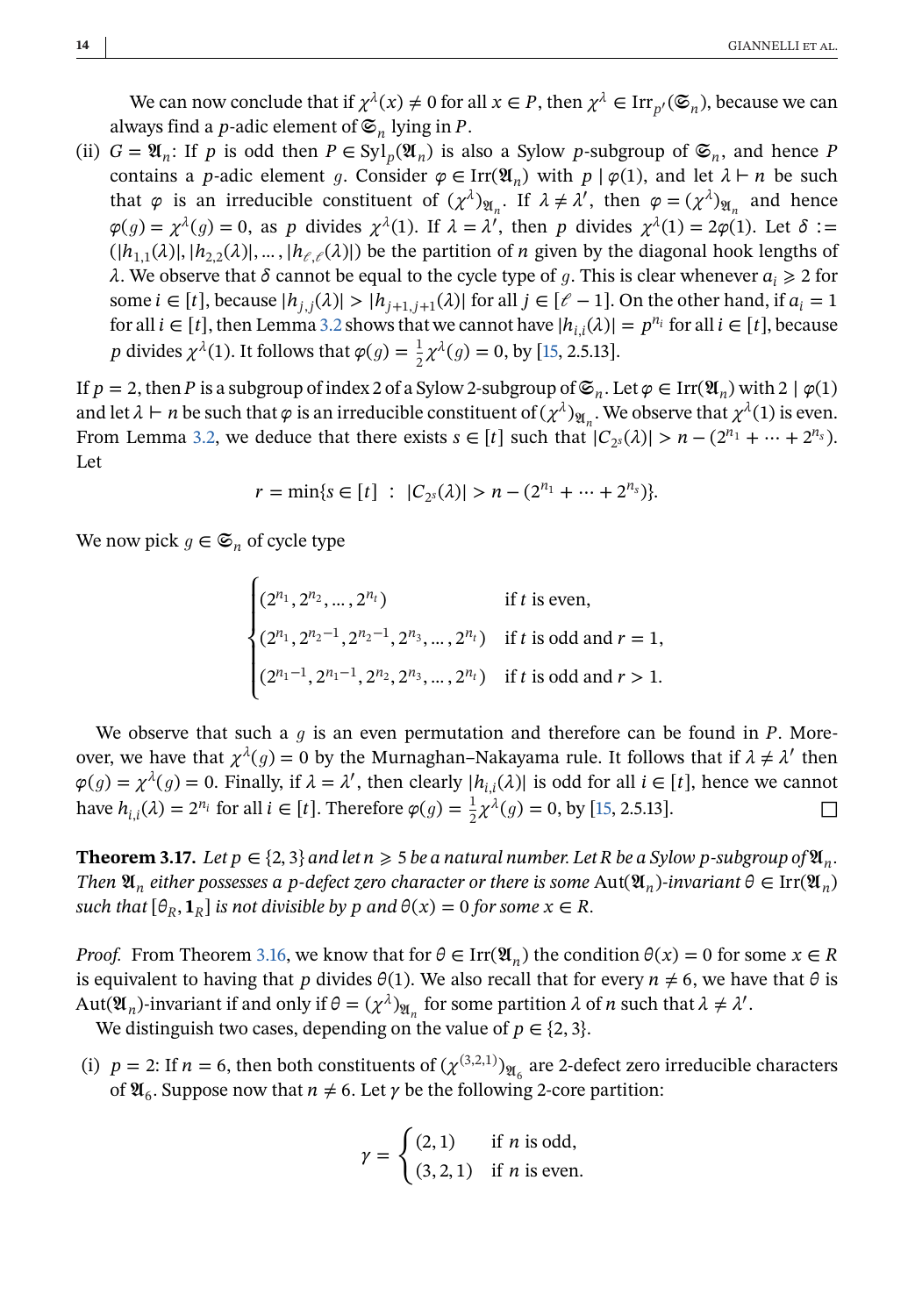<span id="page-14-0"></span>Let  $2w = n - |y|$  and let  $2w = 2^{n_1} + 2^{n_2} + \cdots + 2^{n_t}$  be its binary expansion, where  $t \in \mathbb{N}$  and  $n_1 > n_2 > \cdots > n_t \ge 1$ . Let  $B := B(\gamma, w)$  be the corresponding 2-block of  $\mathfrak{S}_n$ . By Lemma [3.6,](#page-7-0) if  $\chi^{\lambda} \in \text{Irr}_0(B)$ , then  $\lambda \neq \lambda'$ . Considering as in the proof of Corollary [3.15](#page-11-0) the virtual character  $V^{\gamma}[2^{n_1}, 2^{n_2}, \dots, 2^{n_t}]$ , we deduce that there exists  $\lambda \in \mathcal{P}(n)$  labelling a character in Irr<sub>0</sub>(B) such that the sum of Sylow branching coefficients  $Z^{\lambda} + Z^{\lambda'}$  is odd. Since  $|\gamma| \ge 3$ , we also have that  $\chi^{\lambda}(1)$  is even, by Lemma [3.3.](#page-6-0) We conclude that  $\theta = (\chi^{\lambda})_{\mathfrak{A}_{n}}$  is an irreducible character of  $\mathfrak{A}_{n}$ with the desired properties, since  $[\theta_R, \mathbf{1}_R] = Z^{\lambda} + Z^{\lambda'}$ .

(ii)  $p = 3$ : Direct verification shows that the statement holds for  $n \in \{5, 8, 11\}$ . More precisely, the alternating groups  $\mathfrak{A}_5$  and  $\mathfrak{A}_8$  admit 3-defect zero irreducible characters. On the other hand,  $\theta = (\chi^{(8,2,1)})_{\mathfrak{A}_{1,1}}$  is such that 3 |  $\theta(1)$  and 3  $\nmid [\theta_R, \mathbf{1}_R]$  where  $R \in \mathrm{Syl}_3(\mathfrak{A}_{1,1}).$ 

Now suppose that  $n \notin \{5, 8, 11\}$ . Let  $\gamma$  be the following 3-core partition:

|                                                     | if $n \equiv 0 \pmod{3}$ ,                   |
|-----------------------------------------------------|----------------------------------------------|
| $\gamma = \begin{cases} (4,2) \\ (3,1) \end{cases}$ | if $n \equiv 1 \pmod{3}$ ,                   |
|                                                     | $(6, 4, 2, 1, 1)$ if $n \equiv 2 \pmod{3}$ . |
|                                                     |                                              |

Let B be the 3-block of  $\mathfrak{S}_n$  labelled by  $\gamma$ . Since  $\gamma \neq \gamma'$  we have that every irreducible character in  $Irr_0(B)$  is labelled by a non-self-conjugate partition. By Theorem B, there exists  $\chi^{\lambda} \in Irr_0(B)$  such that  $Z^{\lambda}$  is coprime to 3. Since  $|\gamma| \ge 4$  we also have that 3 divides  $\chi^{\lambda}(1)$ , by Lemma [3.3.](#page-6-0) We conclude that  $\theta = (\chi^{\lambda})_{\mathfrak{w}}$  is an irreducible character of  $\mathfrak{A}_{\mathfrak{w}}$  with the desired properties. that  $\theta = (\chi^{\lambda})_{\mathfrak{A}_{\lambda}}$  is an irreducible character of  $\mathfrak{A}_{n}$  with the desired properties.

#### **ACKNOWLEDGEMENTS**

Part of this work was done while the fourth author was visiting the first at the University of Florence supported by the [Spanish National Research Council](#page-0-0) through the 'Ayuda extraordinaria a Centros de Excelencia Severo Ochoa' (20205CEX001). The second author was supported by Emmanuel College, Cambridge. The third author was supported by [ERC](#page-0-0) Consolidator Grant 647678. The fourth author was supported by the Spanish [Ministerio de Ciencia e Innovación](#page-0-0) PID2019-103854GB-I00, PID2020-118193GA-I00 and FEDER funds. We thank Gabriel Navarro and Thomas Breuer for helping us checking Theorem 2.3 for some sporadic groups, and Gunter Malle for his comments on a previous version. Finally, we are grateful to the anonymous referee for accurate corrections that have improved the exposition of this paper.

#### **JOURNAL INFORMATION**

The *Bulletin of the London Mathematical Society* is wholly owned and managed by the London Mathematical Society, a not-for-profit Charity registered with the UK Charity Commission. All surplus income from its publishing programme is used to support mathematicians and mathematics research in the form of research grants, conference grants, prizes, initiatives for early career researchers and the promotion of mathematics.

#### **REFERENCES**

- 1. M. Aschbacher, *Finite group theory*, Cambridge Studies in Advanced Mathematics, 2nd ed., Cambridge Univ. Press, Cambridge, 2000.
- 2. S. Dolfi, E. Pacifici, L. Sanus, and P. Spiga, *On the orders of zeros of irreducible characters*, J. Algebra **321** (2009), 345–352.
- 3. The GAP Group, *GAP Groups, Algorithms, and Programming*, Version 4.11.0; 2020, [http://www.gap-system.](http://www.gap-system.org) [org](http://www.gap-system.org)